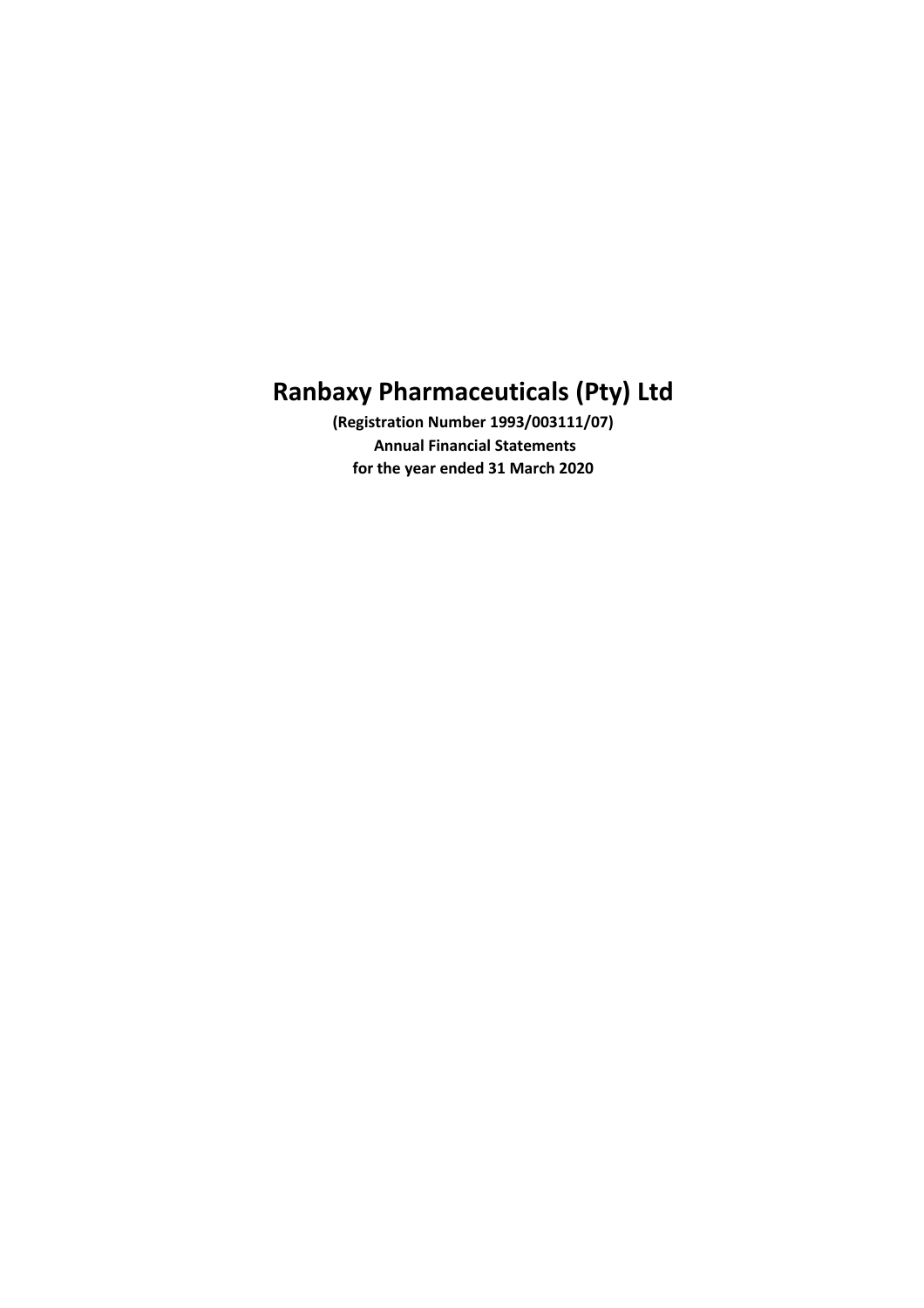(Registration Number 1993/003111/07)

Annual Financial Statements for the year ended 31 March 2020

### **Index**

|                                                             | Page           |
|-------------------------------------------------------------|----------------|
| General Information                                         | $\overline{2}$ |
| Directors' Responsibilities and Approval                    | 3              |
| Independent Auditor's Report                                | $4 - 5$        |
| <b>Statements of Financial Position</b>                     | 6              |
| Statements of Profit or Loss and Other Comprehensive Income | 7              |
| Statements of Changes in Equity - Company                   | 8              |
| <b>Statements of Cash Flows</b>                             | 9              |
| <b>Accounting Policies</b>                                  | $10 - 24$      |
| Notes to the Annual Financial Statements                    | $25 - 37$      |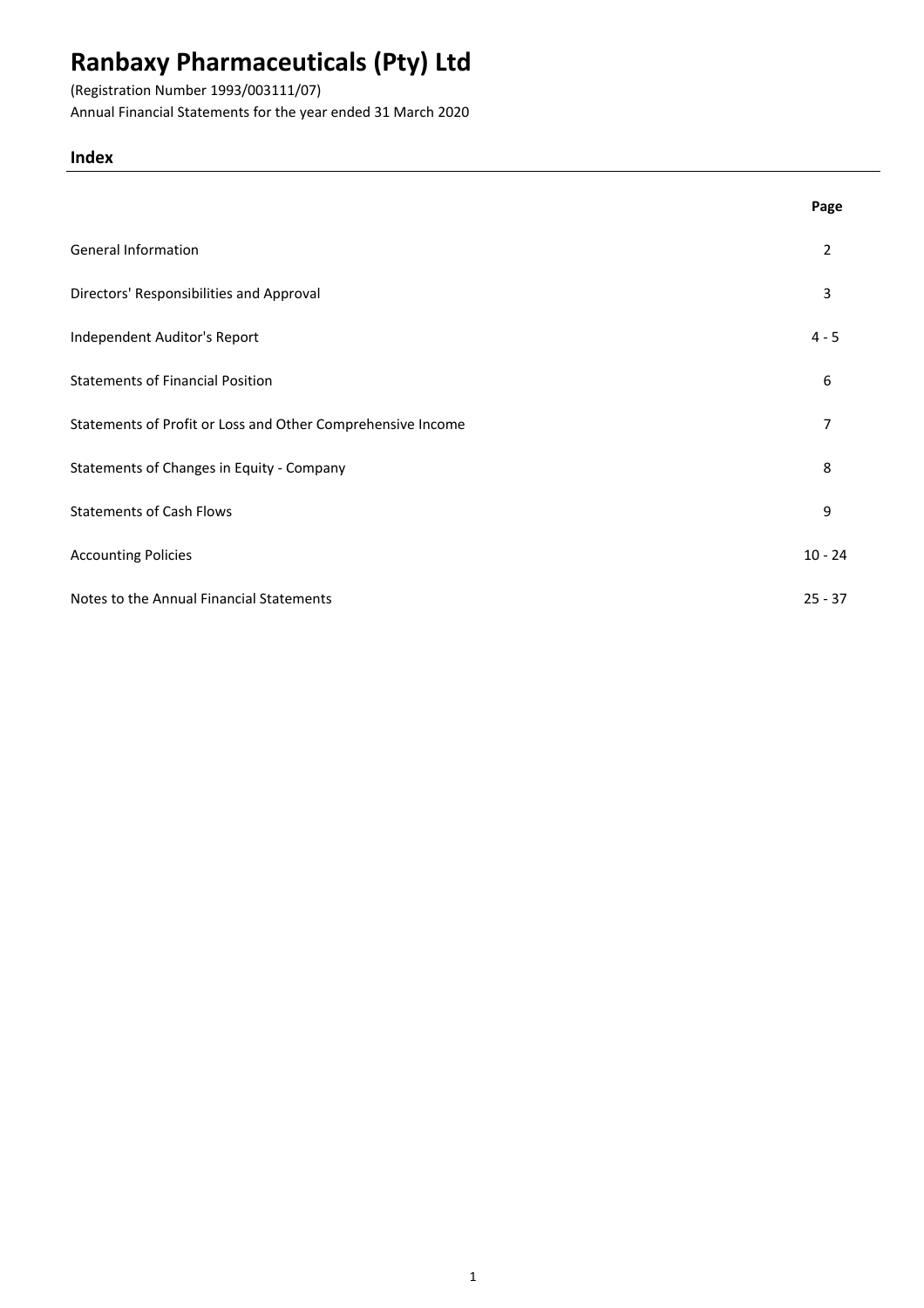(Registration Number 1993/003111/07) Annual Financial Statements for the year ended 31 March 2020

### **General Information**

| <b>Country of Incorporation and Domicile</b>       | South Africa                                                                                                                            |
|----------------------------------------------------|-----------------------------------------------------------------------------------------------------------------------------------------|
| <b>Registration Number</b>                         | 1993/003111/07                                                                                                                          |
| <b>Nature of Business and Principal Activities</b> | Import, marketing, manufacturing and trade of<br>pharmaceutical goods and services                                                      |
| <b>Directors</b>                                   | <b>DW Brothers</b><br>M Kaszas<br>A Ajoodha<br><b>DMV Sewnarian</b>                                                                     |
| <b>Registered Office</b>                           | 14 Lautre Road<br>Stormill Ext 1<br>Roodepoort<br>Gauteng<br>1724                                                                       |
| <b>Business Address</b>                            | 14 Lautre Road<br>Stormill Ext 1<br>Roodepoort<br>Gauteng<br>1724                                                                       |
| <b>Postal Address</b>                              | P O Box 43486<br>Industria<br>Gauteng<br>2042                                                                                           |
| <b>Level of Assurance</b>                          | These financial statements have been audited in<br>compliance with the applicable requirements of the<br>Companies Act of South Africa. |
| <b>Auditors</b>                                    | Ernst & Young Inc.<br>102 Rivonia Road<br>Dennehof<br>Sandton<br>2196                                                                   |
| <b>Company Secretary</b>                           | <b>Grant Thornton</b>                                                                                                                   |
| <b>Independent Compilers</b>                       | MFS Audit Tax & Advisory Inc.<br>Woodmead Country Club Estate<br>21 Woodlands Drive<br>Woodmead<br>2052                                 |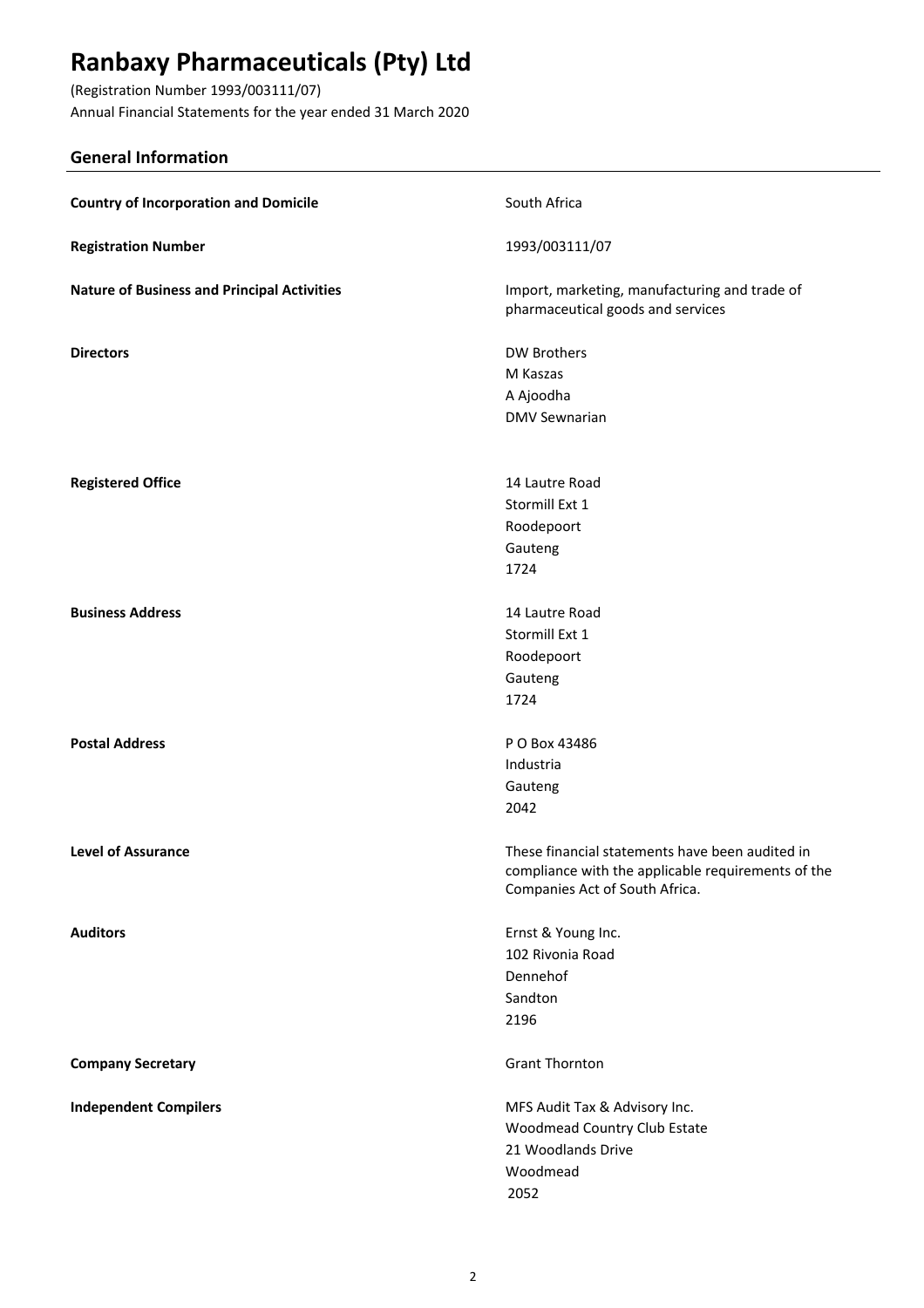(Registration Number 1993/003111/07)

Annual Financial Statements for the year ended 31 March 2020

## **Directors' Responsibilities and Approval**

The directors are required by the Companies Act of South Africa to maintain adequate accounting records and are responsible for the content and integrity of the annual financial statements and related financial information included in this report. It is their responsibility to ensure that the annual financial statements satisfy the financial reporting standards with regards to form and content and present fairly the statement of financial position, results of operations and business , and explain the transactions and financial position of the business of the Company at the end of the financial year. The annual financial statements are based upon appropriate accounting policies consistently applied throughout the Company and supported by reasonable and prudent judgements and estimates.

The directors acknowledge that they are ultimately responsible for the system of internal financial control established by the company and place considerable importance on maintaining a strong control environment. To enable the directors to meet these responsibilities, the directors set standards for internal control aimed at reducing the risk of error or loss in a cost effective manner. The standards include the proper delegation of responsibilities within a clearly defined framework, effective accounting procedures and adequate segregation of duties to ensure an acceptable level of risk. These controls are monitored throughout the Company and all employees are required to maintain the highest ethical standards in ensuring the Company's business is conducted in a manner that in all reasonable circumstances is above reproach.

The focus of risk management in the Company is on identifying, assessing, managing and monitoring all known forms of risk across the Company. While operating risk cannot be fully eliminated, the Company endeavours to minimise it by ensuring that appropriate infrastructure, controls, systems and ethical behaviour are applied and managed within predetermined procedures and constraints.

The directors are of the opinion, based on the information and explanations given by management and the external auditors, that the system of internal control provides reasonable assurance that the financial records may be relied on for the preparation of the annual financial statements. However, any system of internal financial control can provide only reasonable, and not absolute, assurance against material misstatement or loss. The going-concern basis has been adopted in preparing the financial statements. Based on forecasts and available cash resources the directors have no reason to believe that the Company will not be a going concern in the foreseeable future. The financial statements support the viability of the Company.

The annual financial statements have been audited by the independent auditing firm, Ernst & Young Inc., who have been given unrestricted access to all financial records and related data, including minutes of all meetings of the shareholder, the directors and committees of the directors. The directors believe that all representations made to the independent auditor during the audit were valid and appropriate. The external auditor's unqualified audit report is presented on pages 4 to 5.

The consolidated and separate annual financial statements set out on pages 6 to 37 which have been prepared on the going concern basis, were approved by the directors and were signed on 12 June 2019 on their behalf by:

DW Brothers Maszas Museum and the Museum of the Museum of Museum and Museum and Museum and Museum and Museum and Museum and Museum and Museum and Museum and Museum and Museum and Museum and Museum and Museum and Museum and

A Ajoodha DMV Sewnarian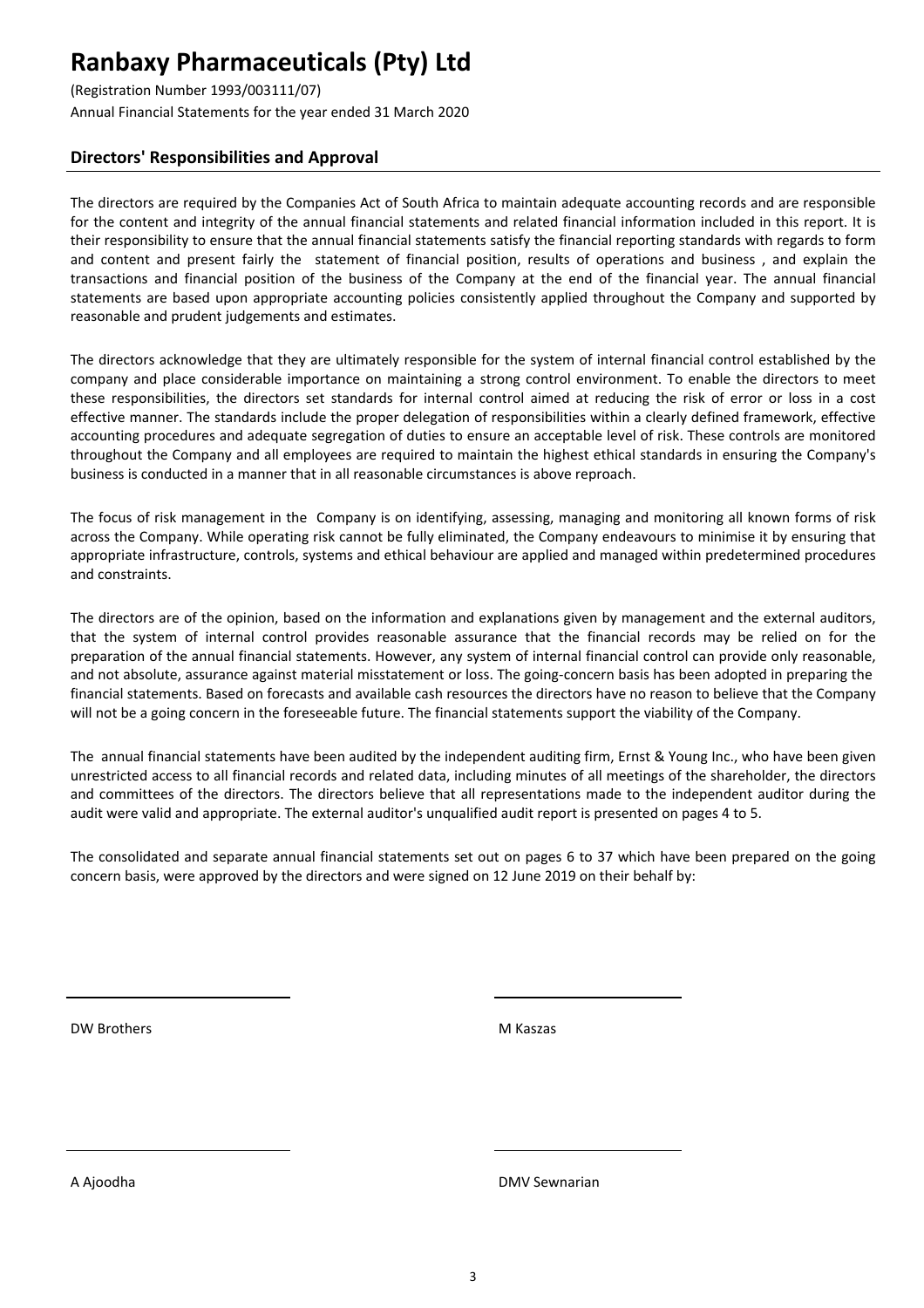#### **Independent Auditor's Report**

#### **To the Shareholder of Ranbaxy Pharmaceuticals (Pty) Ltd**

#### **Opinion**

We have audited the financial statements of Ranbaxy Pharmaceuticals (Pty) Ltd (the group) set out on pages 6 to 37, which comprise the statements of financial position as at 31 March 2020, and the statements of profit or loss and other comprehensive income, the statements of changes in equity and the statements of cash flows for the year then ended, and notes to the financial statements, including a summary of significant accounting policies.

In our opinion, the financial statements present fairly, in all material respects, the financial position of the group as at 31 March 2020, and its financial performance and cash flows for the year then ended in accordance with International Financial Reporting Standards and the requirements of the Companies Act of South Africa.

#### **Basis for Opinion**

We conducted our audit in accordance with International Standards on Auditing (ISAs). Our responsibilities under those standards are further described in the Auditor's Responsibilities for the Audit of the Financial Statements section of our report. We are independent of the group in accordance with the Independent Regulatory Board for Auditors' Code of Professional Conduct for Registered Auditors (IRBA Code) and other independence requirements applicable to performing audits of financial statements in South Africa. We have fulfilled our other ethical responsibilities in accordance with the IRBA Code and in accordance with other ethical requirements applicable to performing audits in South Africa. The IRBA Code is consistent with the International Ethics Standards Board for Accountants Code of Ethics for Professional Accountants (Parts A and B). We believe that the audit evidence we have obtained is sufficient and appropriate to provide a basis for our opinion.

#### **Other Information**

The directors are responsible for the other information. The other information comprises as required by the Companies Act of South Africa. Other information does not include the financial statements and our auditor's reports thereon.

Our opinion on the financial statements does not cover the other information and we do not express an audit opinion or any form of assurance conclusion thereon.

In connection with our audit of the financial statements, our responsibility is to read the other information and, in doing so, consider whether the other information is materially inconsistent with the financial statements or our knowledge obtained in the audit, or otherwise appears to be materially misstated. If, based on the work we have performed on the other information obtained prior to the date of this auditor's report, we conclude that there is a material misstatement of this other information, we are required to report that fact. We have nothing to report in this regard.

#### **Responsibilities of the Directors for the Financial Statements**

The directors are responsible for the preparation and fair presentation of the financial statements in accordance with International Financial Reporting Standards and the requirements of the Companies Act of South Africa, and for such internal control as the directors determine is necessary to enable the preparation of financial statements that are free from material misstatement, whether due to fraud or error.

In preparing the financial statements, the directors are responsible for assessing the group's ability to continue as a going concern, disclosing, as applicable, matters related to going concern and using the going concern basis of accounting unless the directors either intend to liquidate the group or to cease operations, or have no realistic alternative but to do so.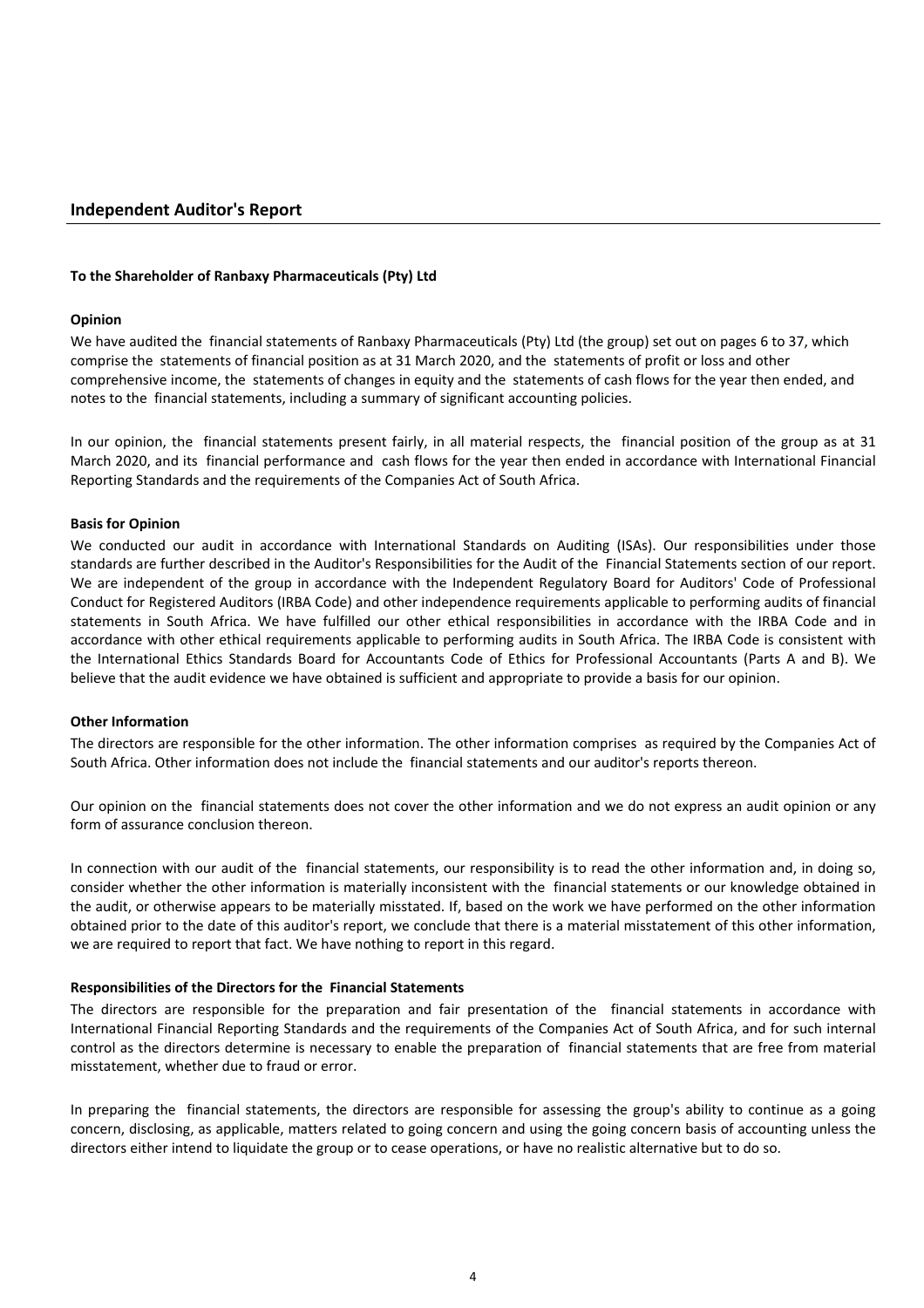#### **Auditor's Responsibilities for the Audit of the Financial Statements**

Our objectives are to obtain reasonable assurance about whether the financial statements as a whole are free from material misstatement, whether due to fraud or error, and to issue an auditor's report that includes our opinion. Reasonable assurance is a high level of assurance, but is not a guarantee that an audit conducted in accordance with ISAs will always detect a material misstatement when it exists. Misstatements can arise from fraud or error and are considered material if, individually or in the aggregate, they could reasonably be expected to influence the economic decisions of users taken on the basis of these financial statements.

As part of an audit in accordance with ISAs, we exercise professional judgement and maintain professional scepticism throughout the audit. We also:

- Identify and assess the risks of material misstatement of the financial statements, whether due to fraud or error, design and perform audit procedures responsive to those risks, and obtain audit evidence that is sufficient and appropriate to provide a basis for our opinion. The risk of not detecting a material misstatement resulting from fraud is higher than for one resulting from error, as fraud may involve collusion, forgery, intentional omissions, misrepresentations or the override of internal control.
- Obtain an understanding of internal control relevant to the audit in order to design audit procedures that are appropriate in the circumstances, but not for the purpose of expressing an opinion on the effectiveness of the group and company's internal control.
- Evaluate the appropriateness of accounting policies used and the reasonableness of accounting estimates and related disclosures made by the directors.
- Conclude on the appropriateness of the directors' use of the going concern basis of accounting and based on the audit evidence obtained, whether a material uncertainty exists related to events or conditions that may cast significant doubt on the group's ability to continue as a going concern. If we conclude that a material uncertainty exists, we are required to draw attention in our auditor's report to the related disclosures in the financial statements or, if such disclosures are inadequate, to modify our opinion. Our conclusions are based on the audit evidence obtained up to the date of our auditor's report. However, future events or conditions may cause the group to cease to continue as a going concern.
- Evaluate the overall presentation, structure and content of the financial statements, including the disclosures, and whether the financial statements represent the underlying transactions and events in a manner that achieves fair presentation.
- Obtain sufficient appropriate audit evidence regarding the financial information of the entities or business activities within the group to express an opinion on the financial statements. We are responsible for the direction, supervision and performance of the group audit. We remain solely responsible for our audit opinion.
- We communicate with the directors regarding, among other matters, the planned scope and timing of the audit and significant audit findings, including any significant deficiencies in internal control that we identify during our audit.

**Ernst & Young Inc. 12 June 2019**

**Per: Dennehof Director / Partner Sandton Chartered Accountant (SA) 2196**

**102 Rivonia Road**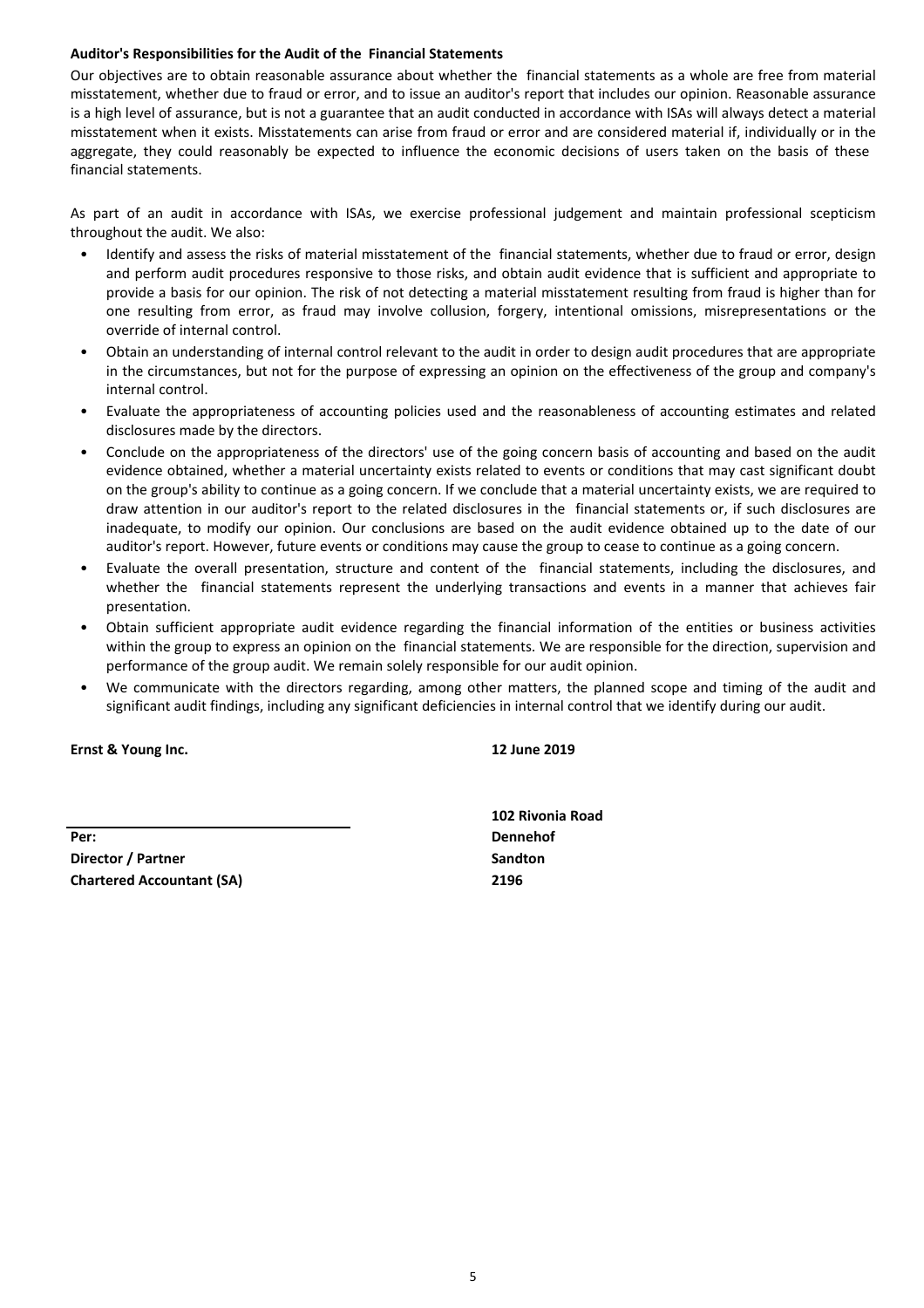(Registration Number 1993/003111/07) Annual Financial Statements for the year ended 31 March 2020

## **Statements of Financial Position**

| <b>Figures in R</b>                  | <b>Notes</b> | Company<br>2020 | Company<br>2019 |
|--------------------------------------|--------------|-----------------|-----------------|
|                                      |              |                 |                 |
| <b>Assets</b>                        |              |                 |                 |
| <b>Non-current assets</b>            |              |                 |                 |
| Property, plant and equipment        | 4            | 62,059,119      | 62,376,897      |
| Intangible assets                    | 5            | 533,081         | 396,151         |
| <b>Total non-current assets</b>      |              | 62,592,200      | 62,773,048      |
| <b>Current assets</b>                |              |                 |                 |
| Inventories                          | 6            | 364,472,746     | 388,070,946     |
| Trade and other receivables          | 7            | 182,149,461     | 269,739,078     |
| Cash and cash equivalents            | 9            | 53,972,562      | 80,634,359      |
| <b>Total current assets</b>          |              | 600,594,769     | 738,444,383     |
| <b>Total assets</b>                  |              | 663,186,969     | 801,217,431     |
| <b>Equity and liabilities</b>        |              |                 |                 |
| <b>Equity</b>                        |              |                 |                 |
| Issued capital                       | 10           | 200,000,200     | 200,000,200     |
| Share premium                        | 10           | 500,000,000     | 500,000,000     |
| Retained income / (accumulated loss) |              | (306, 822, 682) | (345, 525, 845) |
| <b>Total equity</b>                  |              | 393,177,518     | 354,474,355     |
| <b>Liabilities</b>                   |              |                 |                 |
| <b>Current liabilities</b>           |              |                 |                 |
| Trade and other payables             | 11           | 270,009,451     | 446,743,076     |
| <b>Total liabilities</b>             |              | 270,009,451     | 446,743,076     |
| <b>Total equity and liabilities</b>  |              | 663,186,969     | 801,217,431     |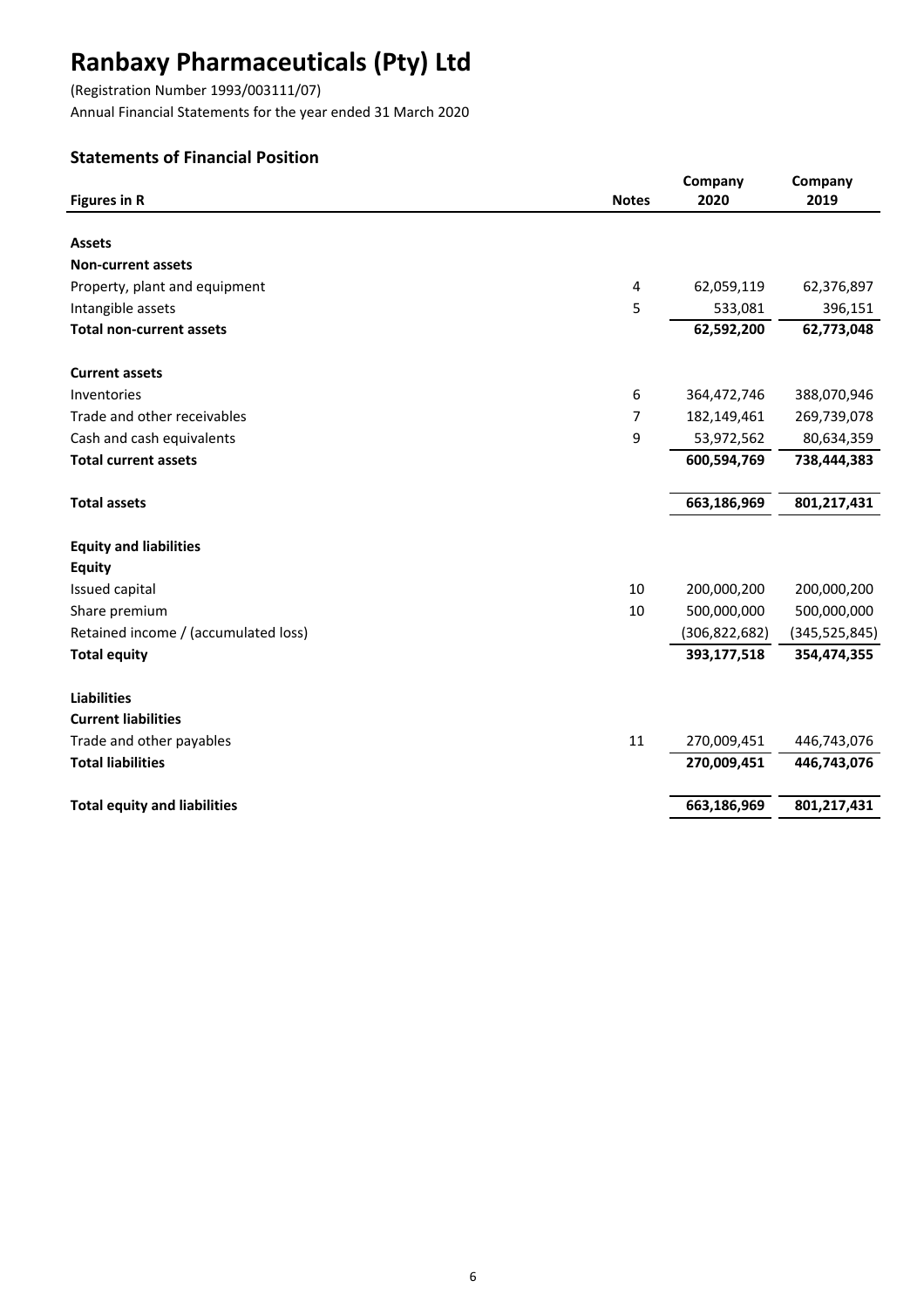(Registration Number 1993/003111/07)

Annual Financial Statements for the year ended 31 March 2020

## **Statements of Profit or Loss and Other Comprehensive Income**

|                                         |              | Company         | Company         |
|-----------------------------------------|--------------|-----------------|-----------------|
| <b>Figures in R</b>                     | <b>Notes</b> | 2020            | 2019            |
|                                         |              |                 |                 |
| Revenue                                 | 15           | 933,649,251     | 1,007,249,932   |
| Cost of sales                           | 16           | (671, 763, 672) | (750, 758, 460) |
| <b>Gross profit</b>                     |              | 261,885,579     | 256,491,472     |
| Other income                            | 17           | 1,693,531       | 2,123,500       |
| Other expenses                          |              | (230, 365, 949) | (197, 613, 299) |
| <b>Profit from operating activities</b> |              | 33,213,161      | 61,001,673      |
| Finance income                          | 18           | 5,490,002       | 5,854,886       |
| Finance costs                           | 19           |                 | (23, 872, 099)  |
| Profit for the year                     |              | 38,703,163      | 42,984,460      |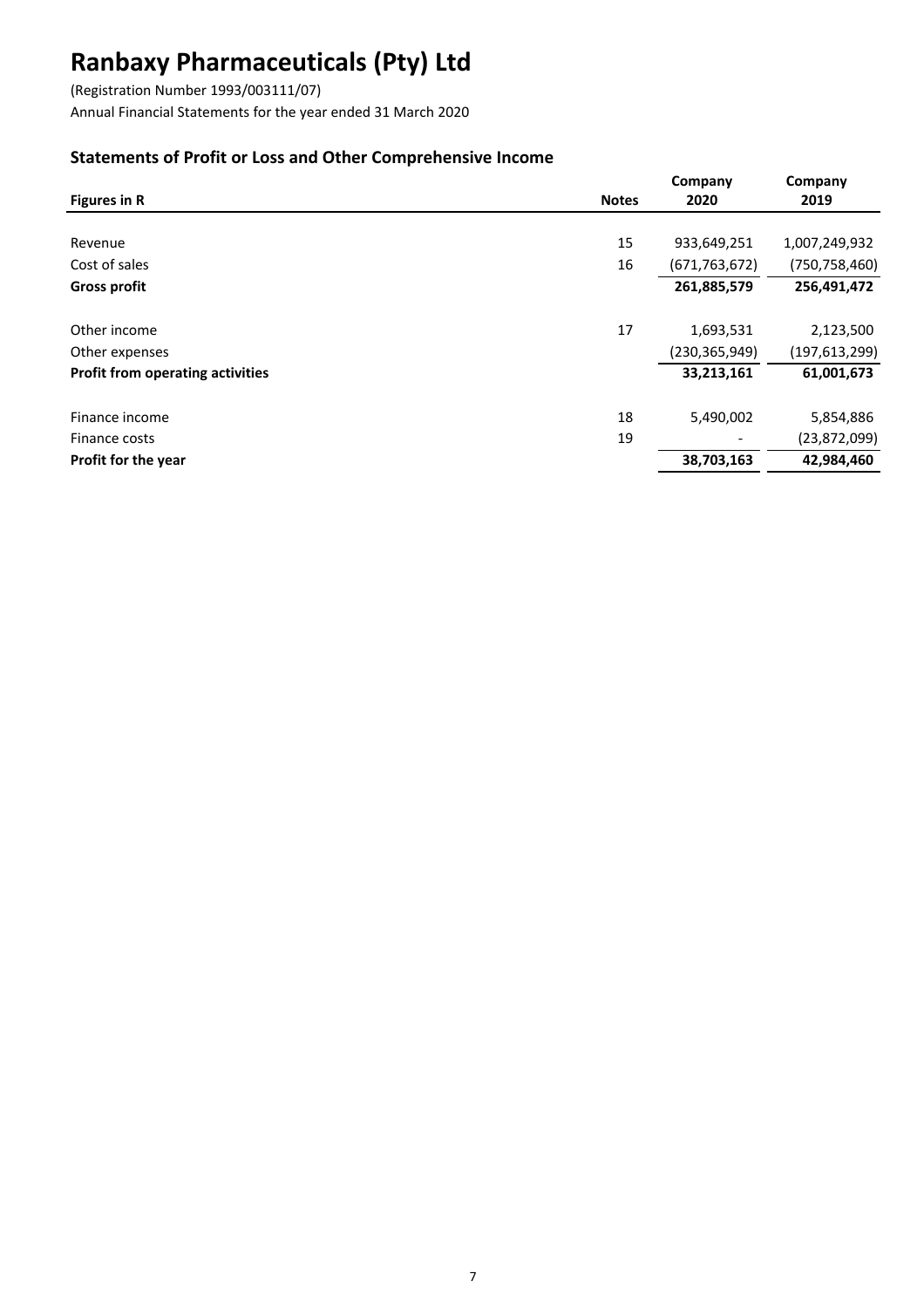(Registration Number 1993/003111/07) Annual Financial Statements for the year ended 31 March 2020

## **Statements of Changes in Equity - Company**

|                                |              |                          | <b>Share</b>             |                          | Retained<br>income /<br>(accumulated |                 |
|--------------------------------|--------------|--------------------------|--------------------------|--------------------------|--------------------------------------|-----------------|
| <b>Figures in R</b>            |              | <b>Issued capital</b>    | premium                  | Reserve fund             | loss)                                | <b>Total</b>    |
| <b>Balance at 1 April 2018</b> |              | 200,000,000              | $\overline{\phantom{a}}$ | (3,304,567)              | (388, 510, 305)                      | (191, 814, 872) |
| Changes in equity              |              |                          |                          |                          |                                      |                 |
| Profit for the year            |              | $\overline{\phantom{a}}$ | $\overline{\phantom{a}}$ | $\sim$                   | 42,984,460                           | 42,984,460      |
| Total comprehensive income     |              | $\overline{\phantom{a}}$ | $\overline{\phantom{0}}$ |                          | 42,984,460                           | 42,984,460      |
| Change in group structure      |              | 200                      | 500,000,000              | 3,304,567                | $\overline{\phantom{a}}$             | 503,304,767     |
| Balance at 31 March 2019       |              | 200,000,200              | 500,000,000              | $\overline{\phantom{a}}$ | (345, 525, 845)                      | 354,474,355     |
| <b>Balance at 1 April 2019</b> |              | 200,000,200              | 500,000,000              | $\overline{\phantom{a}}$ | (345, 525, 845)                      | 354,474,355     |
| <b>Changes in equity</b>       |              |                          |                          |                          |                                      |                 |
| Profit for the year            |              | $\overline{\phantom{a}}$ | $\overline{\phantom{a}}$ | $\overline{\phantom{a}}$ | 38,703,163                           | 38,703,163      |
| Total comprehensive income     |              | $\overline{\phantom{a}}$ | -                        | $\overline{\phantom{a}}$ | 38,703,163                           | 38,703,163      |
| Balance at 31 March 2020       |              | 200,000,200              | 500,000,000              |                          | (306, 822, 682)                      | 393,177,518     |
|                                | <b>Notes</b> | 10                       | 10                       |                          |                                      |                 |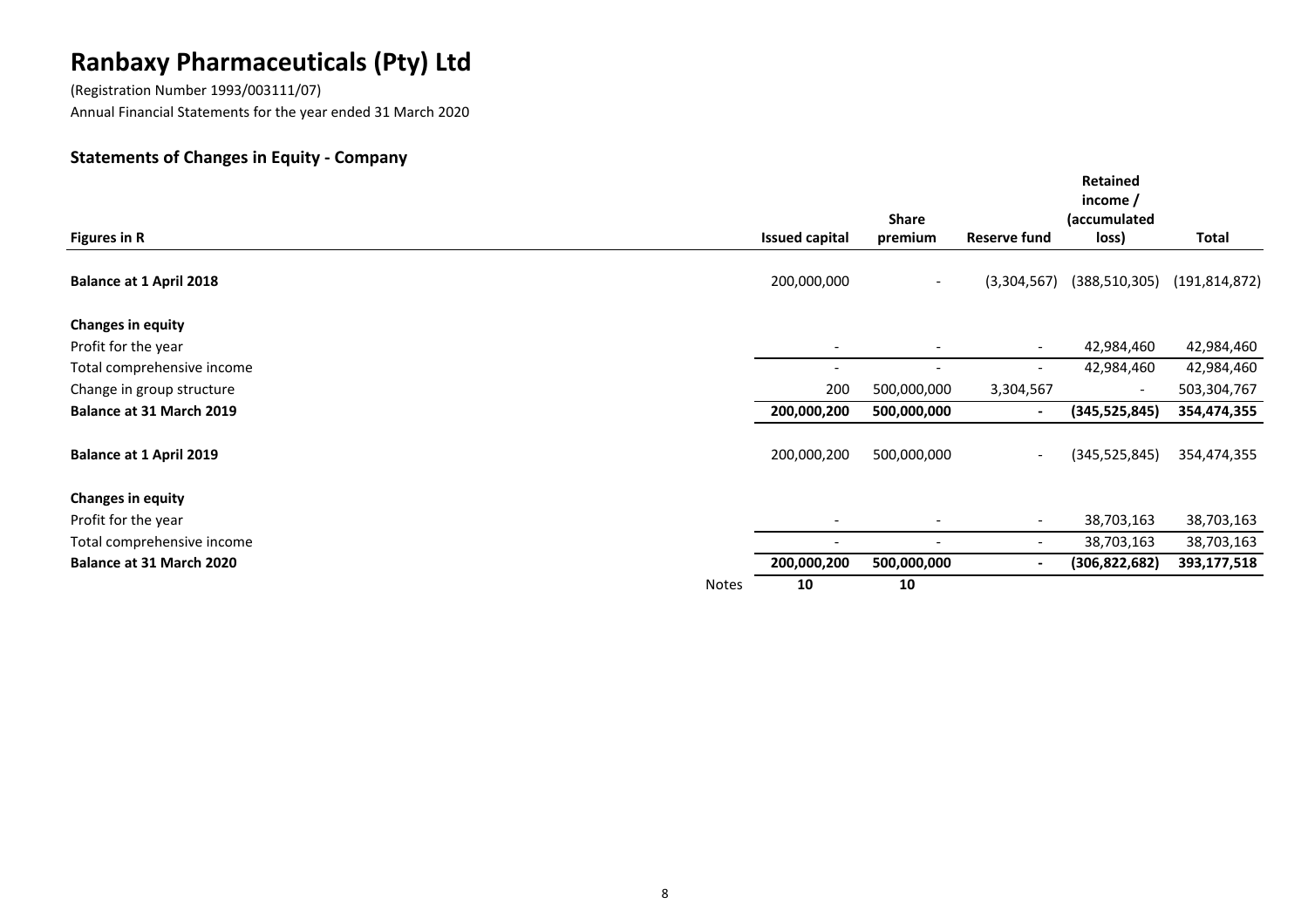(Registration Number 1993/003111/07) Annual Financial Statements for the year ended 31 March 2020

## **Statements of Cash Flows**

|                                                    |              | Company        | Company         |
|----------------------------------------------------|--------------|----------------|-----------------|
| <b>Figures in R</b>                                | <b>Notes</b> | 2020           | 2019            |
|                                                    |              |                |                 |
| Net cash flows used in operations                  | 24           | (25,797,806)   | (338, 476, 827) |
| Interest paid                                      |              |                | (23,872,099)    |
| Interest received                                  |              | 5,490,002      | 5,854,886       |
| Net cash flows used in operating activities        |              | (20, 307, 804) | (356, 494, 040) |
| Cash flows used in investing activities            |              |                |                 |
| Purchase of property, plant and equipment          |              | (6, 142, 775)  | (16, 381, 815)  |
| Purchase of intangible assets                      |              | (211, 218)     | (11, 643)       |
| Cash flows used in investing activities            |              | (6,353,993)    | (16, 393, 458)  |
| Cash flows from financing activities               |              |                |                 |
| Changes in issued capital                          |              |                | 500,000,200     |
| Proceeds from other financial liabilities          |              |                | (228,687,878)   |
| Cash flows from financing activities               |              |                | 271,312,322     |
| Net decrease in cash and cash equivalents          |              | (26,661,797)   | (101, 575, 176) |
| Cash and cash equivalents at beginning of the year |              | 80,634,359     | 178,884,855     |
| Cash and cash equivalents at end of the year       | 9            | 53,972,562     | 80,634,359      |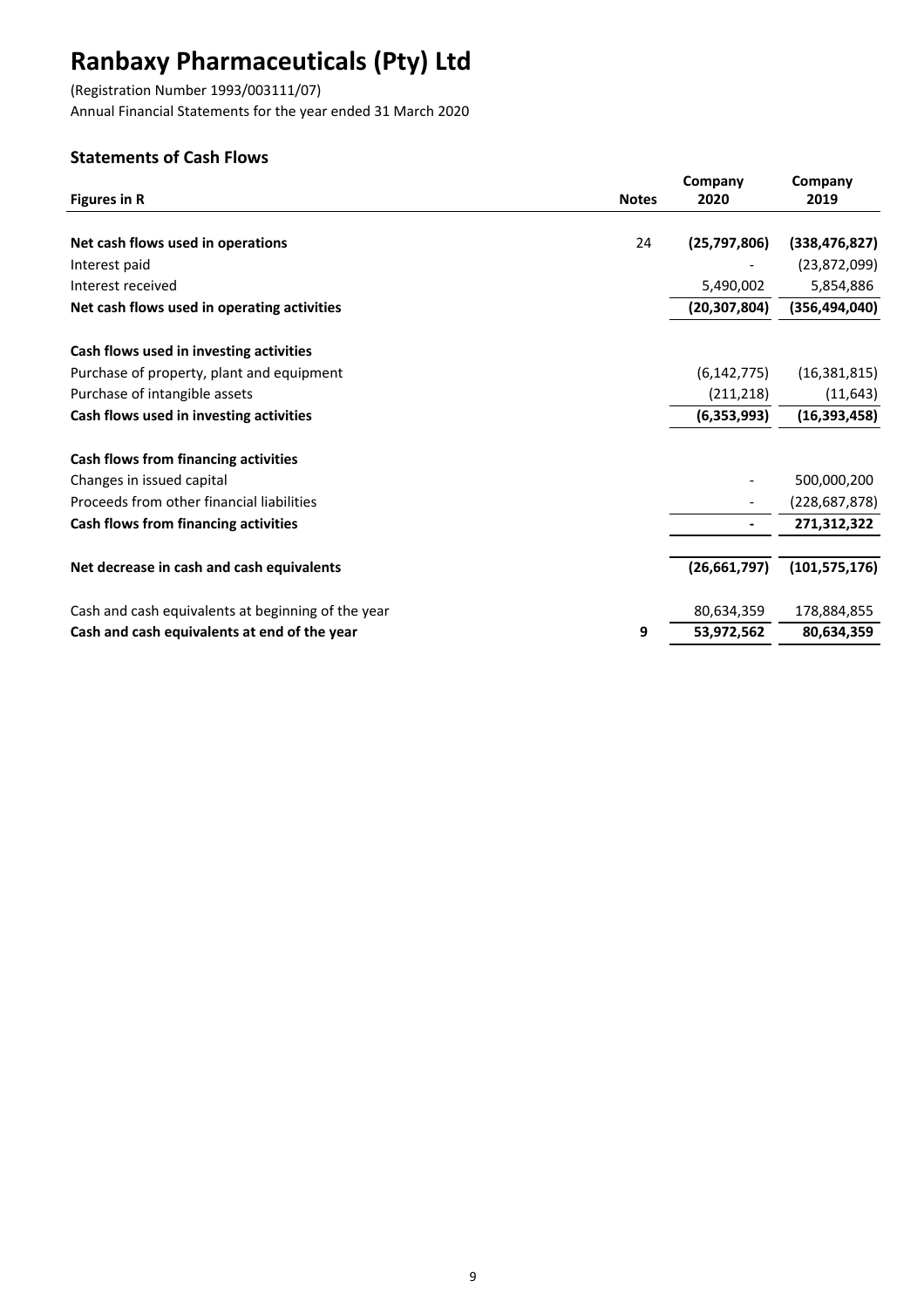(Registration Number 1993/003111/07)

Annual Financial Statements for the year ended 31 March 2020

## **Accounting Policies**

#### **1. Basis of preparation and summary of significant accounting policies**

The financial statements of Ranbaxy Pharmaceuticals (Pty) Ltd have been prepared in accordance with International Financial Reporting Standards and the Companies Act of South Africa. The financial statements have been prepared under the historical cost convention, as modified by the revaluation of land and buildings, available-for-sale financial assets, and financial assets and financial liabilities (including derivative instruments) at fair value through profit or loss.

The preparation of financial statements in conformity with International Financial Reporting Standards requires the use of certain critical accounting estimates. It also requires management to exercise its judgement in the process of applying the group's accounting policies. The areas involving a higher degree of judgement or complexity, or areas where assumptions and estimates are significant to the consolidated and separate financial statements are disclosed in note 2.

The principal accounting policies applied in the preparation of these consolidated and separate annual financial statements are set out below. These policies have been consistently applied to all the years presented, unless otherwise stated.

#### **1.1 Property, plant and equipment**

#### **Definition**

Property, plant and equipment are tangible items that:

- are held for use in the production or supply of goods or services, for rental to others, or for administrative purposes; and
- are expected to be used during more than one period.

#### **Recognition**

Property, plant and equipment is recognised as an asset when:

- it is probable that future economic benefits associated with the asset will flow to the entity; and
- the cost of the asset can be measured reliably.

#### **Initial measurement**

An item of property, plant and equipment that qualifies for recognition as an asset is initially measured at its cost.

The cost of an item of property, plant and equipment includes:

- its purchase price, including import duties and non- refundable purchase taxes, after deducting trade discounts and rebates.
- any costs directly attributable to bringing the asset to the location and condition necessary for it to be capable of operating in the manner intended by management.
- the initial estimate of the costs of dismantling and removing the item and restoring the site on which it is located, the obligation for which an entity incurs either when the item is acquired or as a consequence of having used the item during a particular period for purposes other than to produce inventories during that period.

#### **Subsequent measurement - Cost model**

After initial recognition, property, plant and equipment is measured at cost less any accumulated depreciation and any accumulated impairment losses.

#### **Subsequent expenditure**

Subsequent expenditure incurred on items of property, plant and equipment is only capitalised to the extent that such expenditure enhances the value or previous capacity of those assets. Repairs and maintenance not deemed to enhance the economic benefit or service potential of items of property, plant and equipment are expensed as incurred.

Where the entity replaces parts of an asset, it derecognises the part of the asset being replaced and capitalises the new component.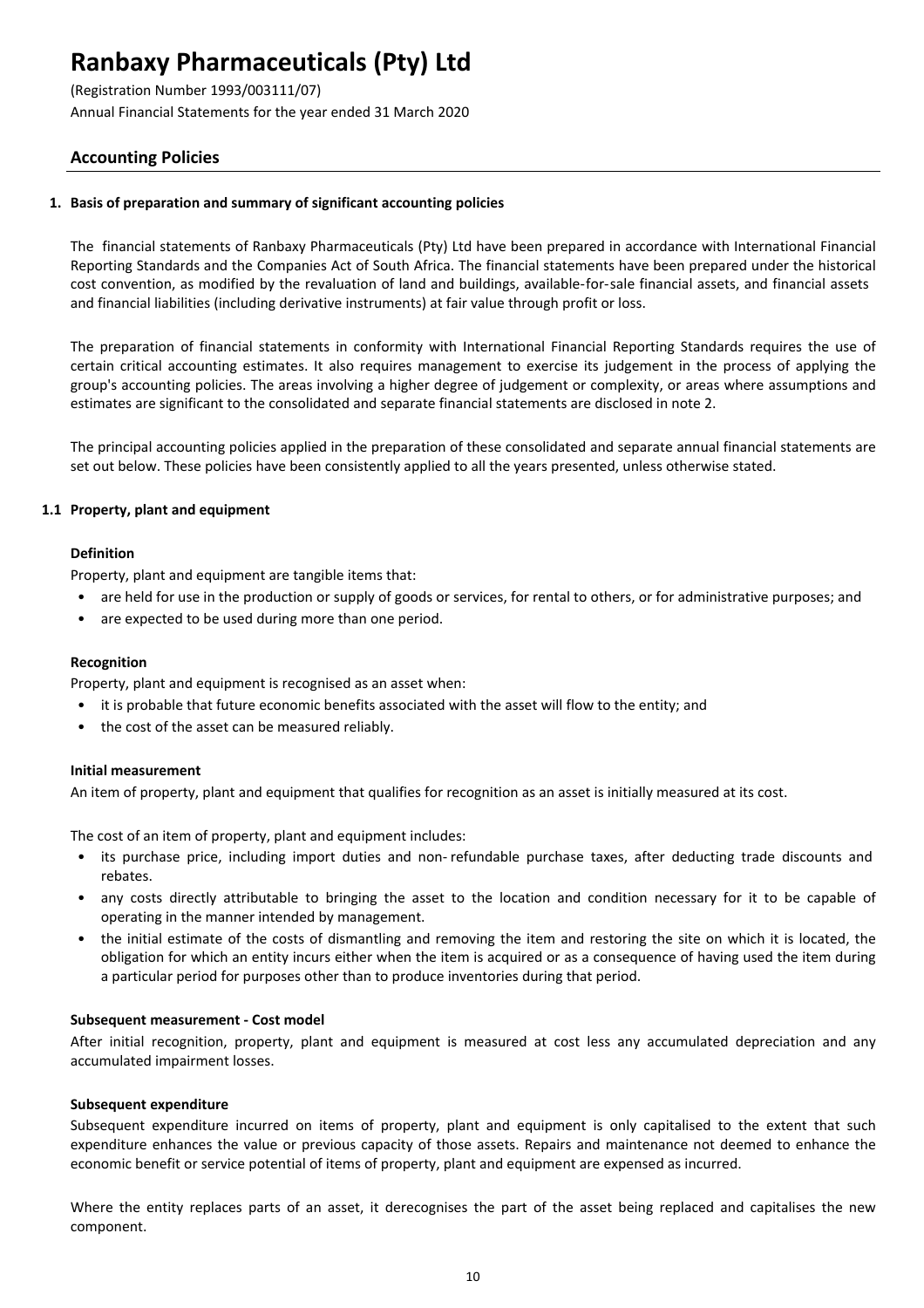(Registration Number 1993/003111/07)

Annual Financial Statements for the year ended 31 March 2020

## **Accounting Policies**

#### *Basis of preparation and summary of significant accounting policies continued...*

#### **Depreciation**

Depreciation of an asset commences when it is available for use, and ceases at the earlier of the date that the asset is classified as held for sale, or the date that the asset is derecognised.

Each part of an item of property, plant and equipment with a cost that is significant in relation to the total cost of the item is depreciated separately.

The depreciation charge for each period is recognised in profit or loss unless it is included in the carrying amount of another asset. The depreciable amount of an asset shall be allocated on a systematic basis over its useful life. The depreciable amount of an asset is determined after deducting its residual value.

Residual values, useful lives and depreciation methods are reviewed at each financial year end. Where there are significant changes in the expected pattern of economic consumption of the benefits embodied in the asset, the relevant changes will be made to the residual values and depreciation rates, and the change will be accounted for as a change in accounting estimate.

The measurement base, useful life or depreciation rate as well as the depreciation method for all major classes of assets are as follows: **Useful life /**

|                              | Useful life /     |
|------------------------------|-------------------|
| Asset class                  | depreciation rate |
| Land                         | indefinite        |
| Leasehold improvements       | 10 to 33.33% pa   |
| Machinery                    | 5 to 25 years     |
| Motor vehicles               | 5 years           |
| <b>Fixtures and fittings</b> | 6 years           |
| Office equipment             | 6 years           |
| Computer equipment           | 3 years           |
| Construction in progress     | 10 to 33.33% pa   |

#### **Impairments**

The entity tests for impairment where there is an indication that an asset may be impaired. An assessment of whether there is an indication of possible impairment is done at each reporting date. Where the carrying amount of an item of property, plant and equipment is greater than the estimated recoverable amount, it is written down immediately to its recoverable amount. The resulting impairment loss is recognised immediately in profit or loss, except where the decrease reverses a previously recognised revaluation increase for the same asset the decrease is recognised in other comprehensive income to that extent and reduces the amount accumulated in equity under revaluation surplus, and future depreciation charges are adjusted in future periods to allocate the revised carrying amount, less its residual value, on a systematic basis over its remaining useful life.

Where the estimated impairment loss exceeds the carrying amount of the asset to which it relates, the resulting liability is only recognised if it is required by another standard.

Compensation from third parties for items of property, plant and equipment that were impaired, lost or given up are included in profit or loss when the compensation becomes receivable.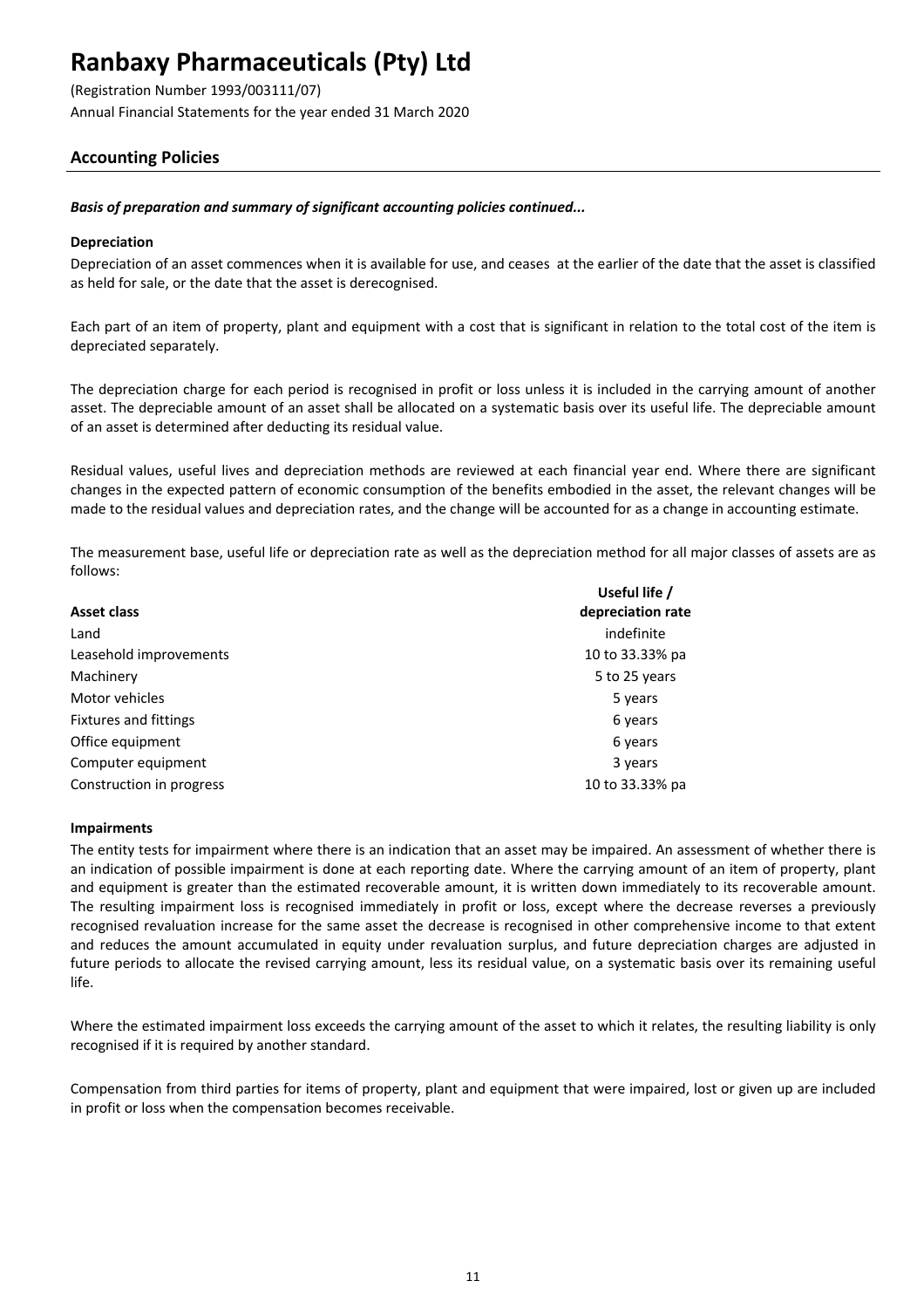(Registration Number 1993/003111/07)

Annual Financial Statements for the year ended 31 March 2020

## **Accounting Policies**

*Basis of preparation and summary of significant accounting policies continued...*

#### **1.2 Intangible assets**

#### **Definition**

An intangible asset is an identifiable non-monetary asset without physical substance. The asset is determined to be identifiable if it either is separable, or arises from contractual or other legal rights.

#### **Recognition**

An intangible asset is recognised when:

- it is probable that the expected future economic benefits that are attributable to the asset will flow to the entity; and
- the cost of the asset can be measured reliably.

An assessment of the probability of expected future economic benefits that will flow to the entity as a result of the use of an asset is made by management before the asset is recognised. This includes using reasonable and supportive assumptions that represent a best estimate of the set of economic conditions that will exist over the useful life of the asset.

#### **Initial measurement**

Intangible assets are initially measured at cost.

Separately acquired assets are initially measured at their purchase price, including import duties and non-refundable purchase taxes, after deducting trade discounts and rebates, and any directly attributable cost of preparing the asset for its intended use.

Acquisitions as part of a business combination are initially measured at fair value at acquisition date.

Acquisitions by way of a government grants are initially measured at fair value.

Internally generated goodwill is not recognised as an asset.

The cost of assets acquired through an exchange of assets is measured at fair value at acquisition date unless the exchange lacks commercial substance, or the fair value of neither the asset received nor the asset given up is reliably measurable. The acquired asset is immediately measured in this way even if the asset given up cannot immediately be derecognised. If the acquired asset is not measured at fair value, its cost is measured using the carrying amount of the asset given up.

Internally generated intangible assets are recognised initially at cost, being the sum of expenditure from the date the recognition criteria for an intangible asset are met, bearing in mind the following additional criteria:

- During the research phase, no intangible asset is recognised. Expenditure on research is recognised as an expense when it is incurred.
- During the development phase, an intangible asset will be recognised only if the following can be demonstrated:
	- it is technically feasible to complete the intangible asset so that it will be available for use or sale;
	- there is an intention to complete the intangible asset and use or sell it;
	- there is an ability to use or sell the intangible asset;
	- it is possible to demonstrate how the asset will generate probable future economic benefits;
	- there are available financial, technical and other resources to complete the development of the intangible asset as well as to use or sell the intangible asset;
	- the expenditure attributable to the intangible asset during the development phase can be reliably measured.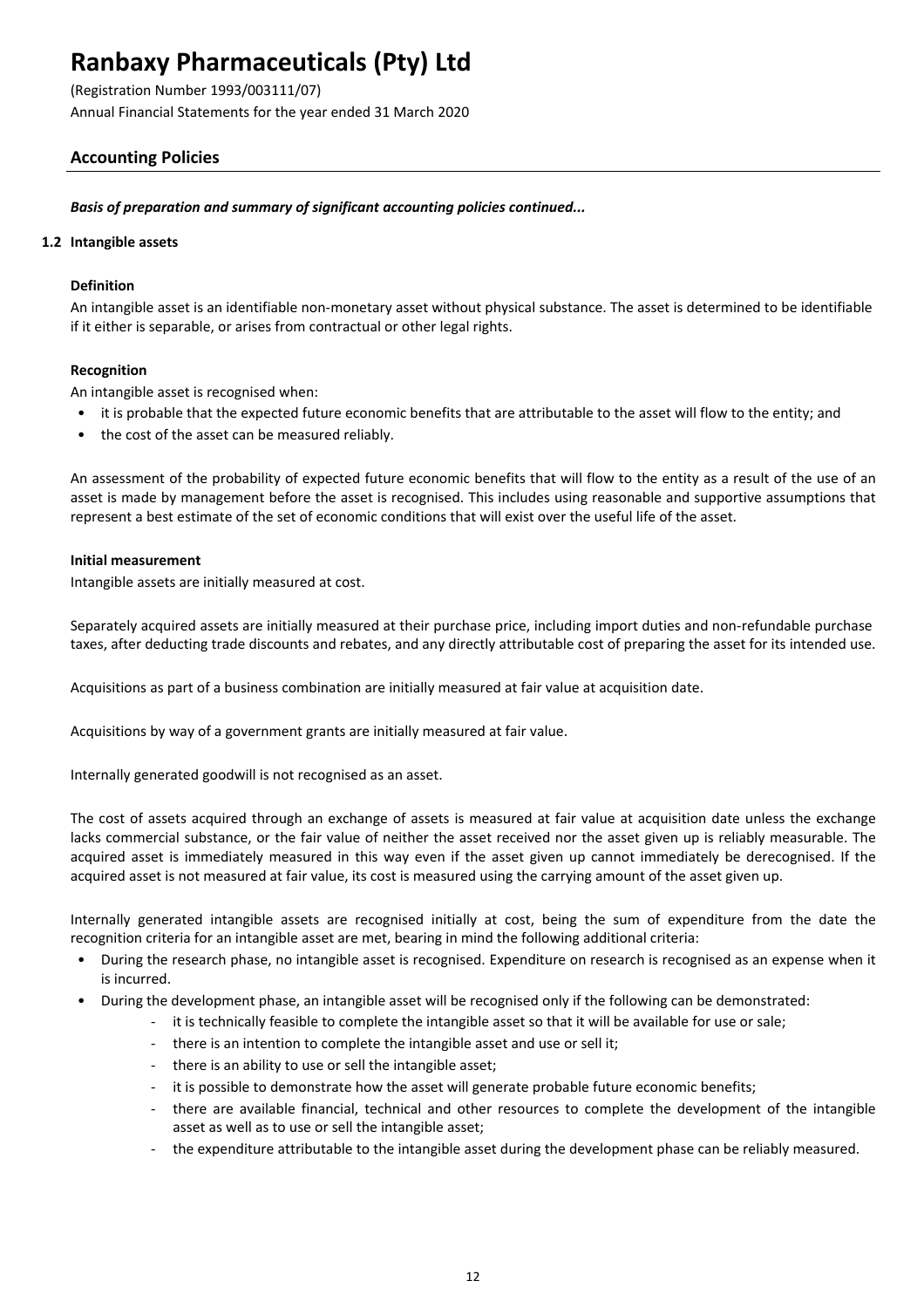(Registration Number 1993/003111/07)

Annual Financial Statements for the year ended 31 March 2020

## **Accounting Policies**

#### *Basis of preparation and summary of significant accounting policies continued...*

Research or development expenditure related to an in-process research or development project acquired separately or in a business combination and recognised as an intangible asset and is incurred after the acquisition of that project is also accounted for in this way.

Internally generated brands, mastheads, publishing titles, customer lists and items similar in substance are not recognised as intangible assets.

Expenditure on an intangible asset is recognised as an expense when it is incurred unless it is part of the cost of an intangible asset that meets the recognition criteria or if the item is acquired in a business combination and cannot be recognised as an intangible asset it is recognised as part of goodwill at the acquisition date. Expenditure on an intangible item that was initially recognised as an expense is not recognised as part of the cost of an intangible asset at a later date.

#### **Subsequent measurement - Cost model**

After initial recognition, intangible assets are measured at cost less any accumulated amortisation and any accumulated impairment losses.

#### **Amortisation**

An intangible asset is regarded by the entity as having an indefinite useful life when, based on an analysis of all of the relevant factors, there is no foreseeable limit to the period over which the asset is expected to generate net cash inflows. Intangible assets with an indefinite useful life are not amortised, but is tested for impairment annually and whenever there is an indication that the intangible asset may be impaired. The intangible asset's determination as having an indefinite useful life is also reviewed annually to determine whether events and circumstances continue to support the indefinite useful life assessment. Reassessing the useful life of an intangible asset as finite rather than indefinite is an indicator that the asset may be impaired.

For other intangible assets amortisation is allocated on a systematic basis over its useful life. Where an intangible asset has a residual value, the depreciable amount is determined after deducting its residual value.

The residual values of intangibles assets are assumed zero unless:

- there is a commitment by a third party to purchase the asset at the end of its useful life; or
- there is an active market for the asset and:
	- residual value can be determined by reference to that market; and
	- it is probable that such a market will exist at the end of the asset's useful life.

Residual values as well as the useful lives of all assets are reviewed annually. Changes in residual values are treated as a change in estimate and treated in accordance with the relevant accounting policies.

The classification of useful lives and amortisation methods for the various classes of assets are as follows:

|                                                                                           |                         | Useful life |                         |
|-------------------------------------------------------------------------------------------|-------------------------|-------------|-------------------------|
|                                                                                           | Internally generated or | classifica- | Useful life / amortisa- |
| Asset class                                                                               | other                   | tion        | tion rate               |
| Computer software                                                                         | Other                   | Finite      | 2 years                 |
| Copyrights, patents and other industrial property<br>rights, service and operating rights | Other                   | Finite      | 5 years                 |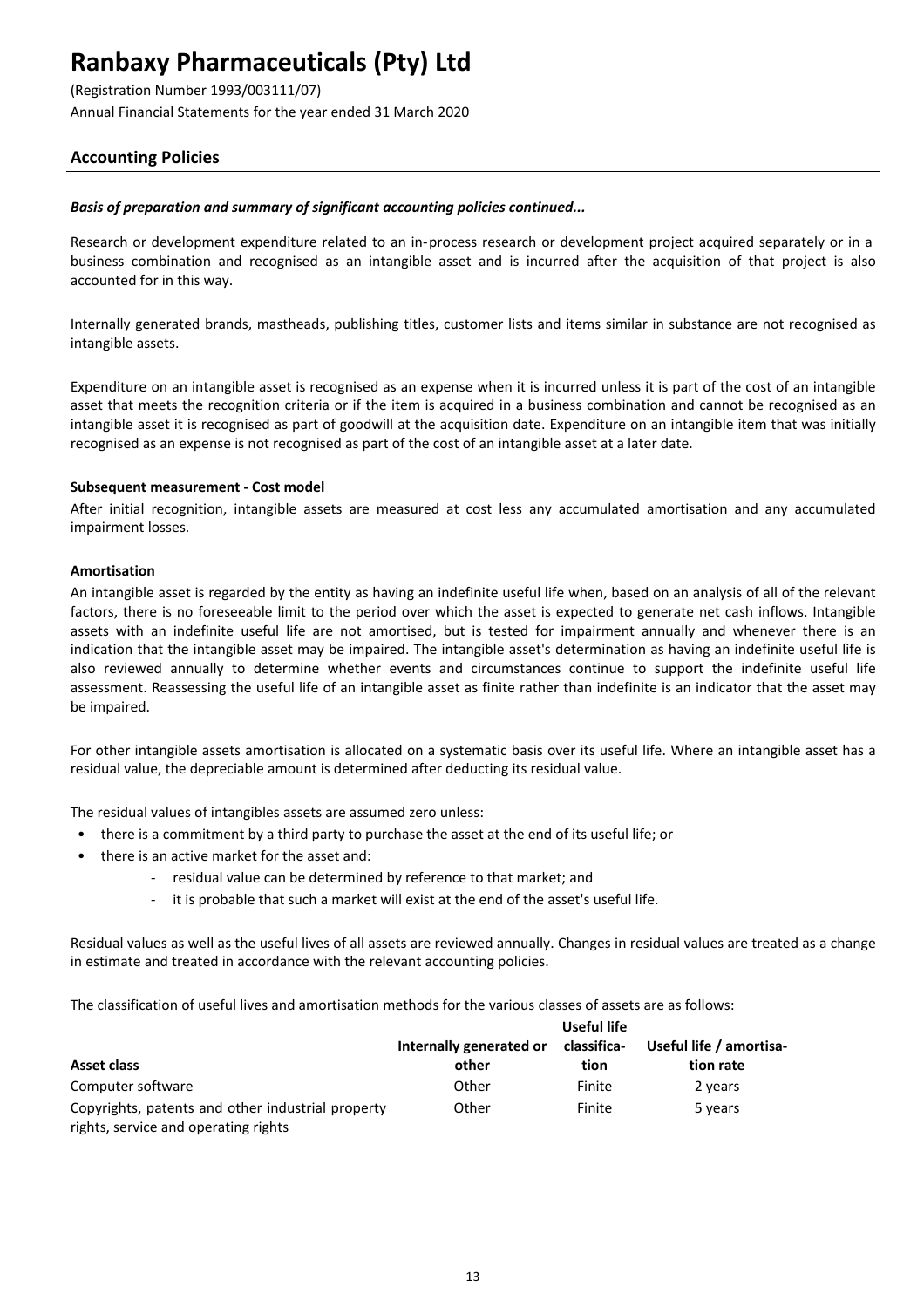(Registration Number 1993/003111/07)

Annual Financial Statements for the year ended 31 March 2020

## **Accounting Policies**

#### *Basis of preparation and summary of significant accounting policies continued...*

#### **Impairments**

The entity tests for impairment where there is an indication that an asset may be impaired. An assessment of whether there is an indication of possible impairment is done at each reporting date. Where the carrying amount of an item of intangible assets is greater than the estimated recoverable amount, it is written down immediately to its recoverable amount. The resulting impairment loss is recognised immediately in profit or loss, except where the decrease reverses a previously recognised revaluation increase for the same asset in which case the decrease is recognised in other comprehensive income to that extent and reduces the amount accumulated in equity under revaluation surplus, and future depreciation charges are adjusted in future periods to allocate the revised carrying amount, less its residual value, on a systematic basis over its remaining useful life.

Where the estimated impairment loss exceeds the carrying amount of the asset to which it relates, the resulting liability is only recognised if required by another standard.

#### **1.3 Financial instruments**

A financial instrument is any contract that gives rise to a financial asset of one entity and a financial liability or equity instrument of another entity.

A financial asset is any asset that is:

- cash;
- an equity instrument of another entity;
- a contractual right to receive cash or another financial asset from another entity or to exchange financial assets or financial liabilities with another entity under conditions that are potentially favourable to the entity.
- a contract that will or may be settled in the entity's own equity instruments and is a non-derivative for which the entity is or may be obliged to receive a variable number of the entity's own equity instruments; or
- a derivative that will or may be settled other than by the exchange of a fixed amount of cash or another financial asset for a fixed number of the entity's own equity instruments. For this purpose the entity's own equity instruments do not include puttable financial instruments classified as equity instruments in accordance with paragraphs 16A and 16B, instruments that impose on the entity an obligation to deliver to another party a pro rata share of the net assets of the entity only on liquidation and are classified as equity instruments in accordance with paragraphs 16C and 16D, or instruments that are contracts for the future receipt or delivery of the entity's own equity instruments.

A financial liability is any liability that is:

- a contractual obligation to deliver cash or another financial asset to another entity to exchange financial assets or financial liabilities with another entity under conditions that are potentially unfavourable to the entity.
- a contract that will or may be settled in the entity's own equity instruments and is a non-derivative for which the entity is or may be obliged to deliver a variable number of the entity's own equity instruments or a derivative that will or may be settled other than by the exchange of a fixed amount of cash or another financial asset for a fixed number of the entity's own equity instruments. For this purpose, rights, options or warrants to acquire a fixed number of the entity's own equity instruments for a fixed amount of any currency are equity instruments if the entity offers the rights, options or warrants pro rata to all of its existing owners of the same class of its own non- derivative equity instruments. Also, for these purposes the entity's own equity instruments do not include puttable financial instruments that are classified as equity instruments in accordance with paragraphs 16A and 16B, instruments that impose on the entity an obligation to deliver to another party a pro rata share of the net assets of the entity only on liquidation and are classified as equity instruments in accordance with paragraphs 16C and 16D, or instruments that are contracts for the future receipt or delivery of the entity's own equity instruments.

As an exception, an instrument that meets the definition of a financial liability is classified as an equity instrument if it has all the features and meets the conditions in paragraphs 16A and 16B or paragraphs 16C and 16D of ISA32.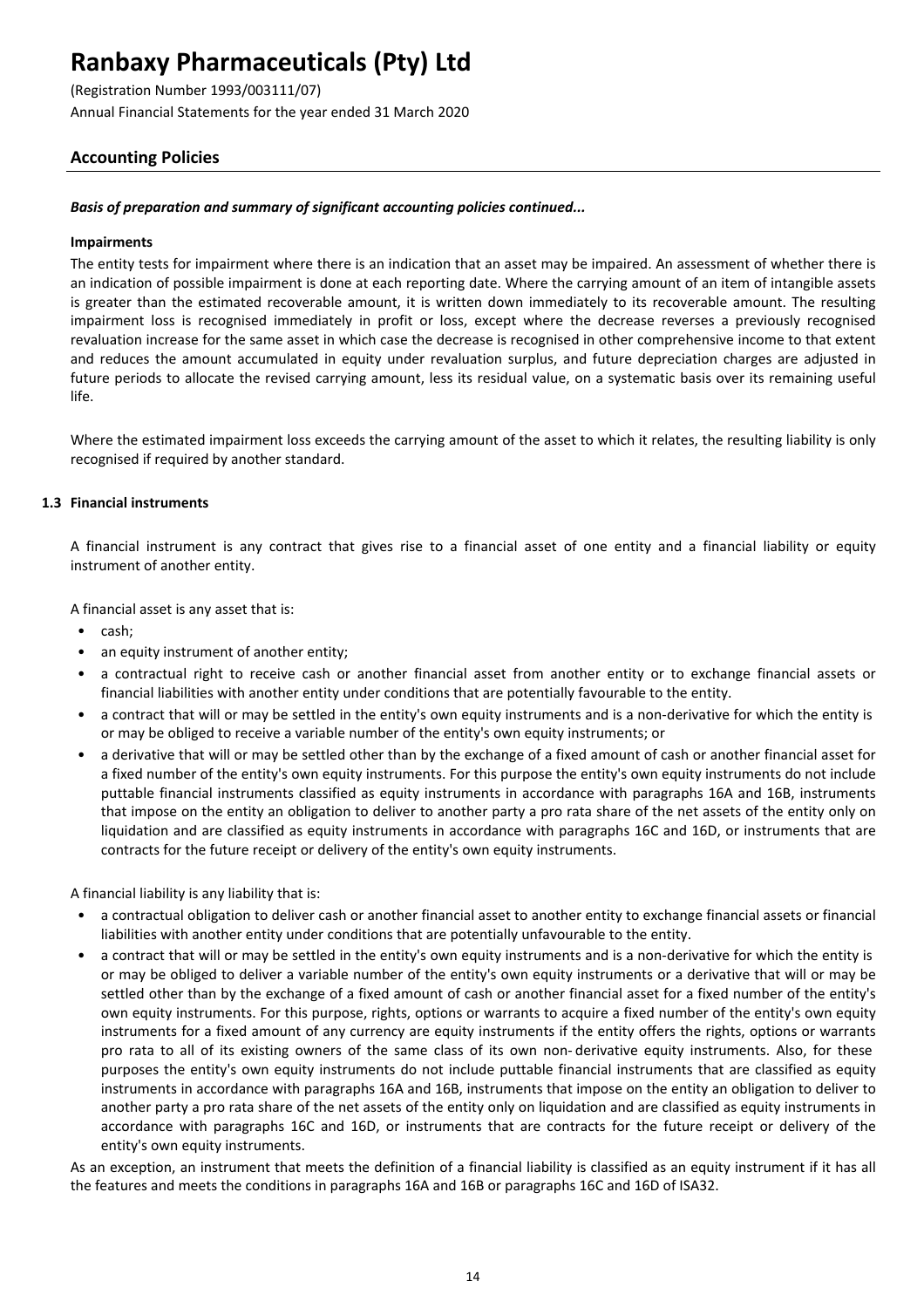(Registration Number 1993/003111/07)

Annual Financial Statements for the year ended 31 March 2020

## **Accounting Policies**

#### *Basis of preparation and summary of significant accounting policies continued...*

An equity instrument is any contract that evidences a residual interest in the assets of an entity after deducting all of its liabilities.

A derivative is a financial instrument or other contract with all three of the following characteristics:

- its value changes in response to the change in a specified interest rate, financial instrument price, commodity price, foreign exchange rate, index of prices or rates, credit rating or credit index, or other variable, provided in the case of a non- financial variable that the variable is not specific to a party to the contract (sometimes called the 'underlying');
- it requires no initial net investment or an initial net investment that is smaller than would be required for other types of contracts that would be expected to have a similar response to changes in market factors; and
- it is settled at a future date.

A financial liability at fair value through profit or loss is a financial liability that meets one of the following conditions:

- It meets the definition of held for trading. A financial asset or financial liability is classified as held for trading if it is acquired or incurred principally for the purpose of selling or repurchasing it in the near term, on initial recognition it is part of a portfolio of identified financial instruments that are managed together and for which there is evidence of a recent actual pattern of short-term profit-taking or it is a derivative (except for a derivative that is a financial guarantee contract or a designated and effective hedging instrument);
- upon initial recognition it is designated by the entity as at fair value through profit or loss in accordance with paragraph 4.2.2 or 4.3.5
- it is designated either upon initial recognition or subsequently as at fair value through profit or loss in accordance with paragraph 6.7.1

### **Classification and recognition**

Classification of a financial instrument, or its component parts takes place on initial recognition. Each instrument is classified as a financial liability, a financial asset or an equity instrument in accordance with the substance of the contractual arrangement and the definitions of a financial liability, a financial asset and an equity instrument.

### *Financial assets classification*

The group classifies financial assets into the following categories:

- Financial assets subsequently measured at fair value through profit or loss
- Financial assets subsequently measured at fair value through other comprehensive income (OCI)
- Financial assets subsequently measured at amortised cost

The classification depends on the entity's business model for managing the financial assets and the contractual terms of the cash flows.

For assets measured at fair value, gains and losses are either recorded in profit or loss or in OCI. For investments in equity instruments that are not held for trading, this will depend on whether the company has made an irrevocable election at the time of initial recognition to account for the equity investment at fair value through other comprehensive income.

The company reclassifies debt investments when and only when its business model for managing those assets changes.

### *Financial liabilities classification*

The group classifies financial liabilities into the following categories:

- Financial liabilities subsequently measured at amortised cost
- Financial liabilities subsequently measured at fair value through profit or loss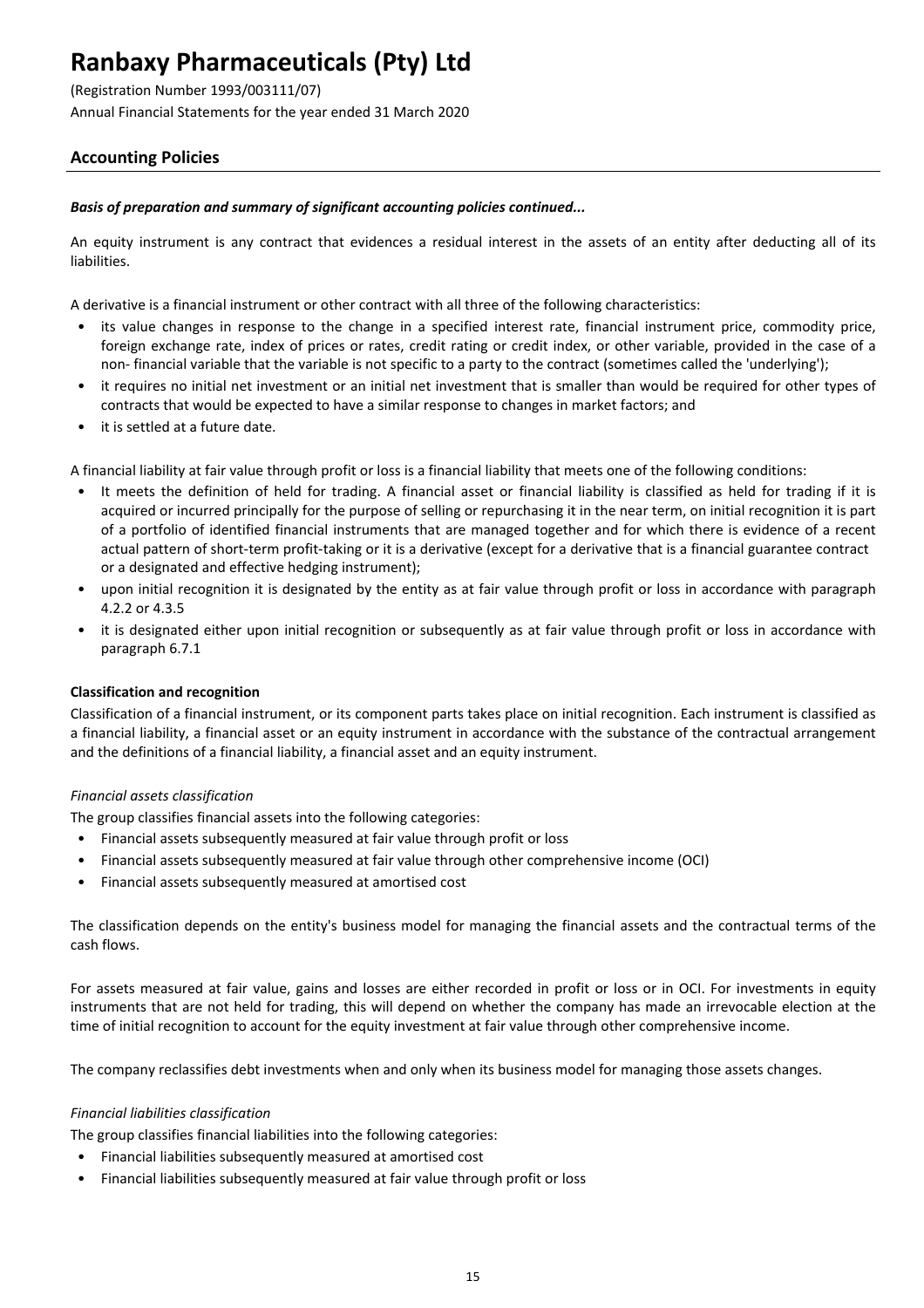(Registration Number 1993/003111/07)

Annual Financial Statements for the year ended 31 March 2020

## **Accounting Policies**

#### *Basis of preparation and summary of significant accounting policies continued...*

Financial liabilities are classified, at initial recognition, as financial liabilities at fair value through profit or loss, loans and borrowings, payables, or as derivatives designated as hedging instruments in an effective hedge, as appropriate.

#### *Recognition*

Financial instruments are recognised initially when the company becomes a party to the contractual provisions of the instruments.

Regular way purchases and sales of financial assets are recognised on trade-date, the date on which the company commits to purchase or sell the asset.

#### **Initial measurement**

#### *Financial assets*

When a financial asset is recognised initially, it is measured at its fair value plus, in the case of a financial asset not at fair value through profit or loss, transaction costs that are directly attributable to the acquisition or issue of the financial asset.

Financial assets with embedded derivatives are considered in their entirety when determining whether their cash flows are solely payment of principal and interest.

#### *Financial liabilities*

Financial liabilities are recognised initially at fair value and, in the case of loans and borrowings and payables, net of directly attributable transaction costs.

The company's financial liabilities include trade and other payables, loans and borrowings including bank overdrafts, and derivative financial instruments.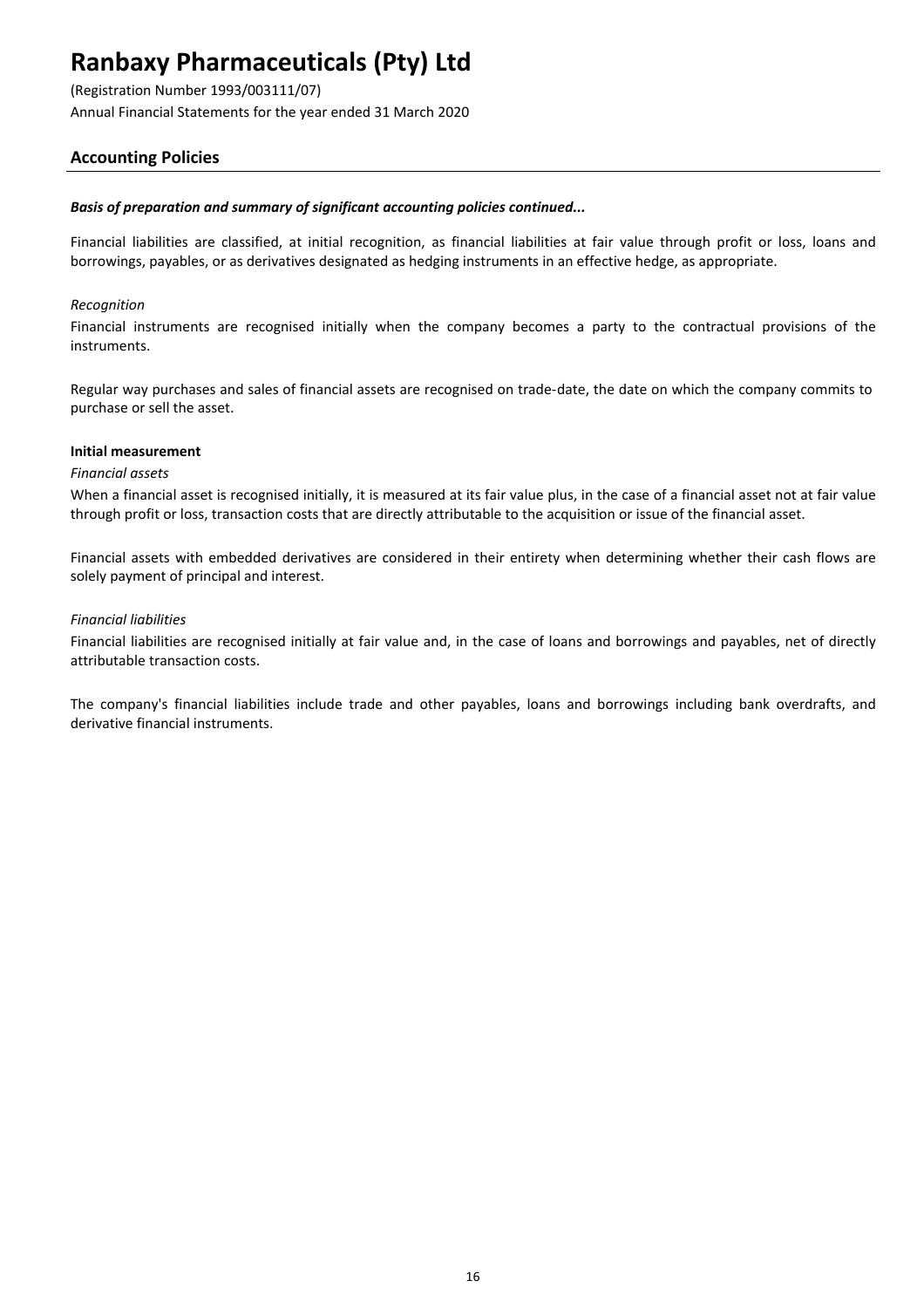(Registration Number 1993/003111/07)

Annual Financial Statements for the year ended 31 March 2020

## **Accounting Policies**

*Basis of preparation and summary of significant accounting policies continued...*

#### **Subsequent measurement**

*Financial assets*

#### *Debt instruments*

Subsequent measurement of debt instruments depends on the company's business model for managing the asset and cash flow characteristics of the asset. Debt instruments are subsequently measured at:

- Amortised cost: assets held only for collection of principal and interest payments
	- Interest income is included in finance income using the effective interest rate method.
	- Any gain or loss on derecognition is recognised in profit or loss and presented in other gains/(losses) together with foreign exchange gains and losses.
	- Impairment losses are presented as a separate line item in the statement of profit or loss.
	- The company's financial assets at amortised cost includes trade receivables, and loans to associates and directors included under other non-current financial assets.
- Fair value through OCI: assets held only for collection of principal and interest payments and for selling the financial assets
	- Movements in the carrying amount are taken through OCI, except for the recognition of impairment gains or losses, interest income and foreign exchange gains and losses which are recognised in profit or loss.
	- When the financial asset is derecognised, the cumulative gain or loss previously recognised in OCI is reclassified from equity to profit or loss and recognised in other gains/(losses).
	- Interest income from these financial assets is included in finance income using the effective interest rate method.
	- Foreign exchange gains and losses are presented in other gains/(losses) and impairment expenses are presented as separate line item in the statement of profit or loss.
	- The company's debt instruments at fair value through OCI includes investments in quoted debt instruments included under other non-current financial assets.
	- The company elected to classify irrevocably its non-listed equity investments under this category.
- Fair value through profit or loss: assets that do not meet the criteria for amortised cost or fair value through OCI
	- A gain or loss on a debt investment that is subsequently measured at fair value through profit or loss is recognised in profit or loss and presented net within other gains/(losses) in the period in which it arises.
	- The company may make an irrevocable election at initial recognition for particular investments in equity instruments that would otherwise be measured at fair value through profit or loss to present subsequent changes in fair value in OCI.
	- This category includes derivative instruments and listed equity investments which the company had not irrevocably elected to classify at fair value through OCI. Dividends on listed equity investments are also recognised as other income in the statement of profit or loss when the right of payment has been established.

### *Equity instruments*

All equity investments are subsequently measured at fair value.

- Fair value through OCI: elected to present fair value gains and losses on equity investments in OCI
	- There is no subsequent reclassification of fair value gains and losses to profit or loss following the derecognition of the investment.
	- Dividends from such investments continue to be recognised in profit or loss as other income when the group's right to receive payments is established.
	- Impairment losses (and reversal of impairment losses) are not reported separately from other changes in fair value.
- Fair value through profit or loss: assets that do not meet the criteria for amortised cost or fair value through OCI
	- Changes in the fair value are recognised in other gains/(losses) in the statement of profit or loss as applicable.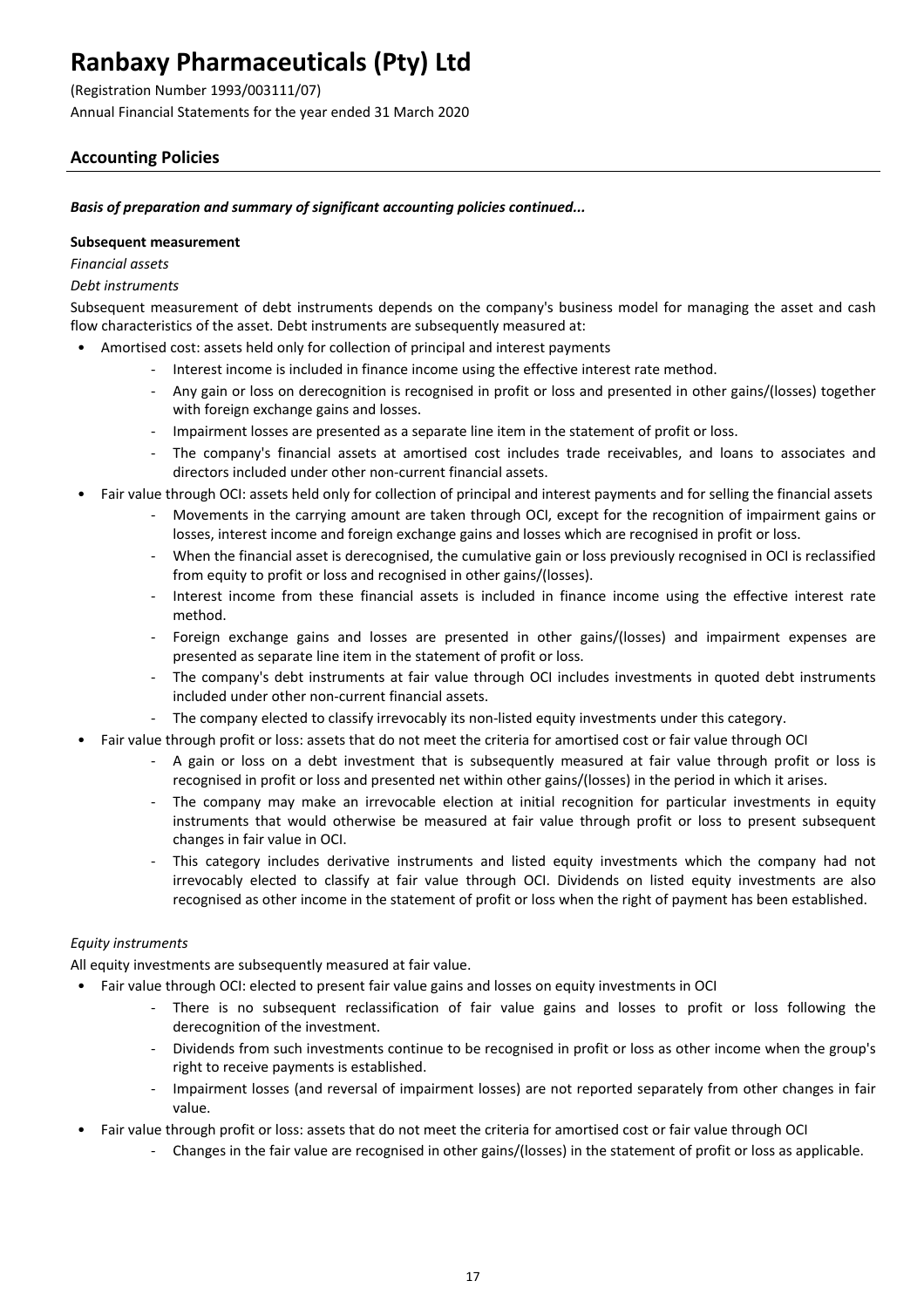(Registration Number 1993/003111/07)

Annual Financial Statements for the year ended 31 March 2020

## **Accounting Policies**

#### *Basis of preparation and summary of significant accounting policies continued...*

#### *Financial liabilities*

- Fair value through profit or loss: financial liabilities held for trading and financial liabilities designated upon initial recognition as at fair value through profit or loss
	- Financial liabilities are classified as held for trading if they are incurred for the purpose of repurchasing in the near term.
	- This category also includes derivative financial instruments entered into by the Group that are not designated as hedging instruments in hedge relationships as defined by IFRS 9.
	- Separated embedded derivatives are also classified as held for trading unless they are designated as effective hedging instruments.
	- Gains or losses on liabilities held for trading are recognised in the statement of profit or loss.
	- Financial liabilities designated upon initial recognition at fair value through profit or loss are designated at the initial date of recognition, and only if the criteria in IFRS 9 are satisfied. The company has not designated any financial liability as at fair value through profit or loss.
- Amortised cost: Loans and borrowings
	- After initial recognition, interest-bearing loans and borrowings are subsequently measured at amortised cost using the effective interest rate method.
	- Gains and losses are recognised in profit or loss when the liabilities are derecognised as well as through the effective interest rate amortisation process.
	- Amortised cost is calculated by taking into account any discount or premium on acquisition and fees or costs that are an integral part of the effective interest rate.
	- The effective interest rate amortisation is included as finance costs in the statement of profit or loss.
	- This category generally applies to interest-bearing loans and borrowings.

#### **Offsetting financial instruments**

Financial assets and liabilities are offset and the net amount reported in the statements of financial position when there is a legally enforceable right to offset the recognised amounts and there is an intention to settle on a net basis or realise the asset and settle the liability simultaneously. The legally enforceable right must not be contingent on future events and must be enforceable in the normal course of business and in the event of default, insolvency or bankruptcy of the company or the counterparty.

#### **Derecognition**

Financial assets are derecognised when the contractual rights to the cash flows from the financial asset expire or when it is transferred and the transfer qualifies for derecognition.

A financial liability is derecognised when the obligation under the liability is discharged or cancelled or expires. When an existing financial liability is replaced by another from the same lender on substantially different terms, or the terms of an existing liability are substantially modified, such an exchange or modification is treated as the derecognition of the original liability and the recognition of a new liability. The difference in the respective carrying amounts is recognised in the statement of profit or loss.

#### **Impairment of financial assets**

A forward looking allowance for expected credit losses is recognised for all debt instruments not held at fair value through profit or loss. Expected credit losses are based on the difference between contractual cash flows due in accordance with the contract and all the cash flows that the company expects to receive, discounted at an approximation of the original effective interest rate. The expected cash flows include cash flows from the sale of collateral held or other credit enhancements that are integral to the contractual terms.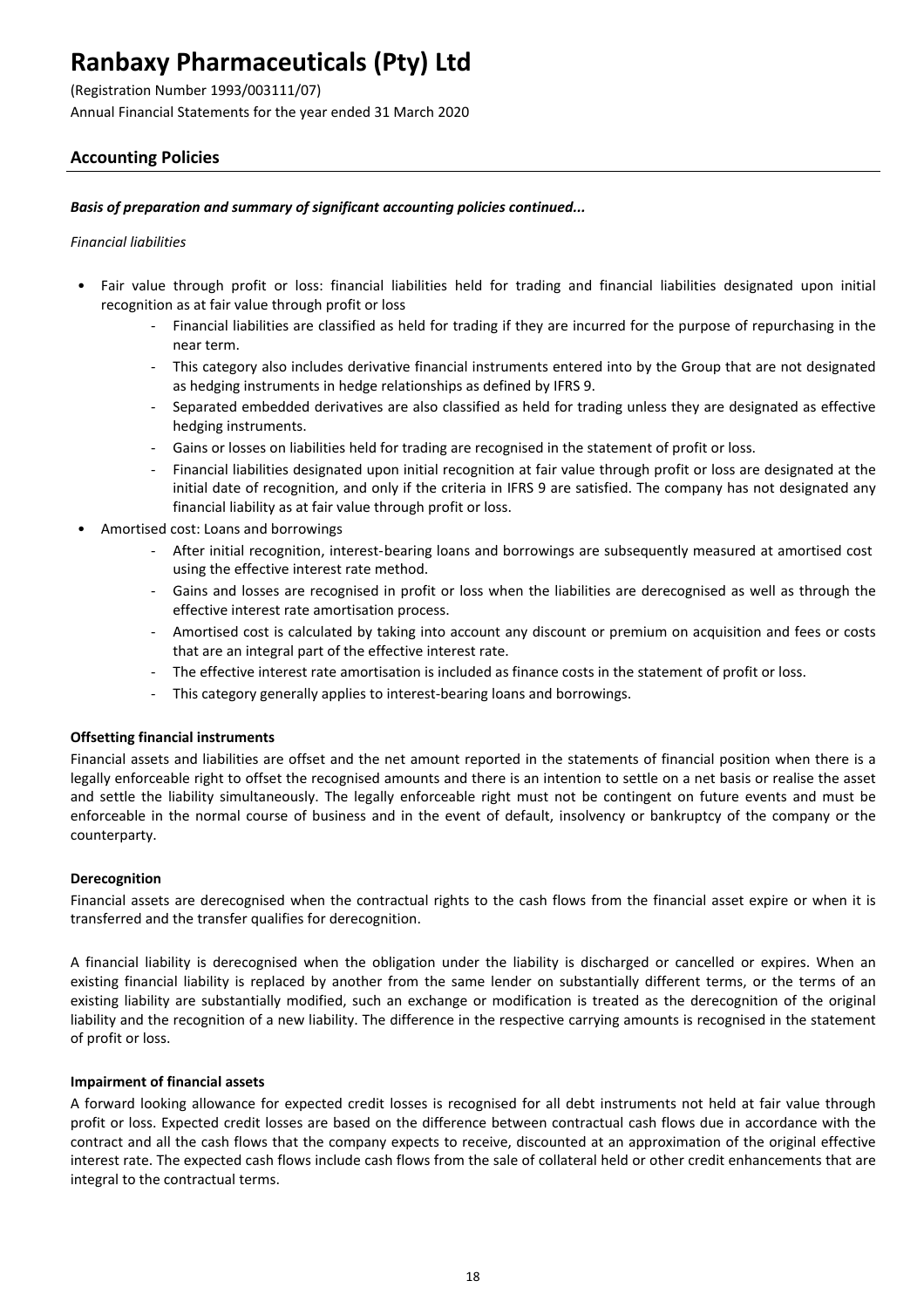(Registration Number 1993/003111/07)

Annual Financial Statements for the year ended 31 March 2020

## **Accounting Policies**

#### *Basis of preparation and summary of significant accounting policies continued...*

The impairment methodology applied depends on whether there has been a significant increase in credit risk:

- For credit exposures with no significant increase in credit risk since initial recognition, expected credit losses are provided for credit losses that result from default events that are possible within the next 12-months (a 12-month expected credit loss).
- For credit exposures with significant increase in credit risk since initial recognition, a loss allowance is required for credit losses expected over the remaining life of the exposure, irrespective of the timing of the default (a lifetime expected credit loss).

For trade receivables and contract assets, a simplified approach is applied in calculating expected credit losses. Instead of tracking changes in credit risk, a loss allowance is recognised based on lifetime expected credit losses at each reporting date. A provision matrix was established that is based on the company's historical credit loss experience, adjusted for forward-looking factors specific to the debtors and the economic environment.

For debt instruments at fair value through OCI, the low credit risk simplification is applied. At every reporting date, the company evaluates whether the debt instrument is considered to have low credit risk using all reasonable and supportable information that is available without undue cost or effort. The internal credit rating of the debt instrument is reassessed during this evaluation. It is also considered whether there has been a significant increase in credit risk when contractual payments are more than 30 days past due.

The company's debt instruments at fair value through OCI comprise solely of quoted bonds that are graded in the top investment category (Very Good and Good) by the XXX Credit Rating Agency and, therefore, are considered to be low credit risk investments. It is the company's policy to measure expected credit losses on such instruments on a 12-month basis. However, when there has been a significant increase in credit risk since origination, the allowance will be based on the lifetime expected credit loss. The company uses the ratings from the XXX Credit Rating Agency both to determine whether the debt instrument has significantly increased in credit risk and to estimate expected credit losses.

The company considers a financial asset in default when contractual payments are 90 days past due. However, in certain cases, the company may also consider a financial asset to be in default when internal or external information indicates that the company is unlikely to receive the outstanding contractual amounts in full before taking into account any credit enhancements held. A financial asset is written off when there is no reasonable expectation of recovering the contractual cash flows.

#### **Trade and other receivables**

Trade receivables are measured at initial recognition at fair value plus transaction costs. They are subsequently measured at amortised cost using the effective interest rate method, less allowance for expected credit losses. For trade receivables and contract assets, a simplified approach is applied in calculating expected credit losses. Instead of tracking changes in credit risk, a loss allowance is recognised based on lifetime expected credit losses at each reporting date. A provision matrix was established that is based on the company's historical credit loss experience, adjusted for forward-looking factors specific to the debtors and the economic environment.

All state debt is tender related and covered under a contrct with National Department of Health, thus a legally bound relationship exist and will continue to exist as demonstrated in other tender related business. When Tender contracts expire, management takes a forward looking view on the recoverability of outstanding debt as per the expired contracts, and this is provided for over and above the company's standard creteria noted above. Based on historical events, the State continues to pay debt related to expired tender agreements and as such we expect this trend to continue, as we have a mutually beneficial relationship and the entity is still engaged in other active contracts and as such, no separation of trade has occurred.

Due to thorough methodology and the hindsight review, management is confident that the current methodology remains appropriate.

Trade and other receivables are classified as debt instruments and loan commitments at amortised cost.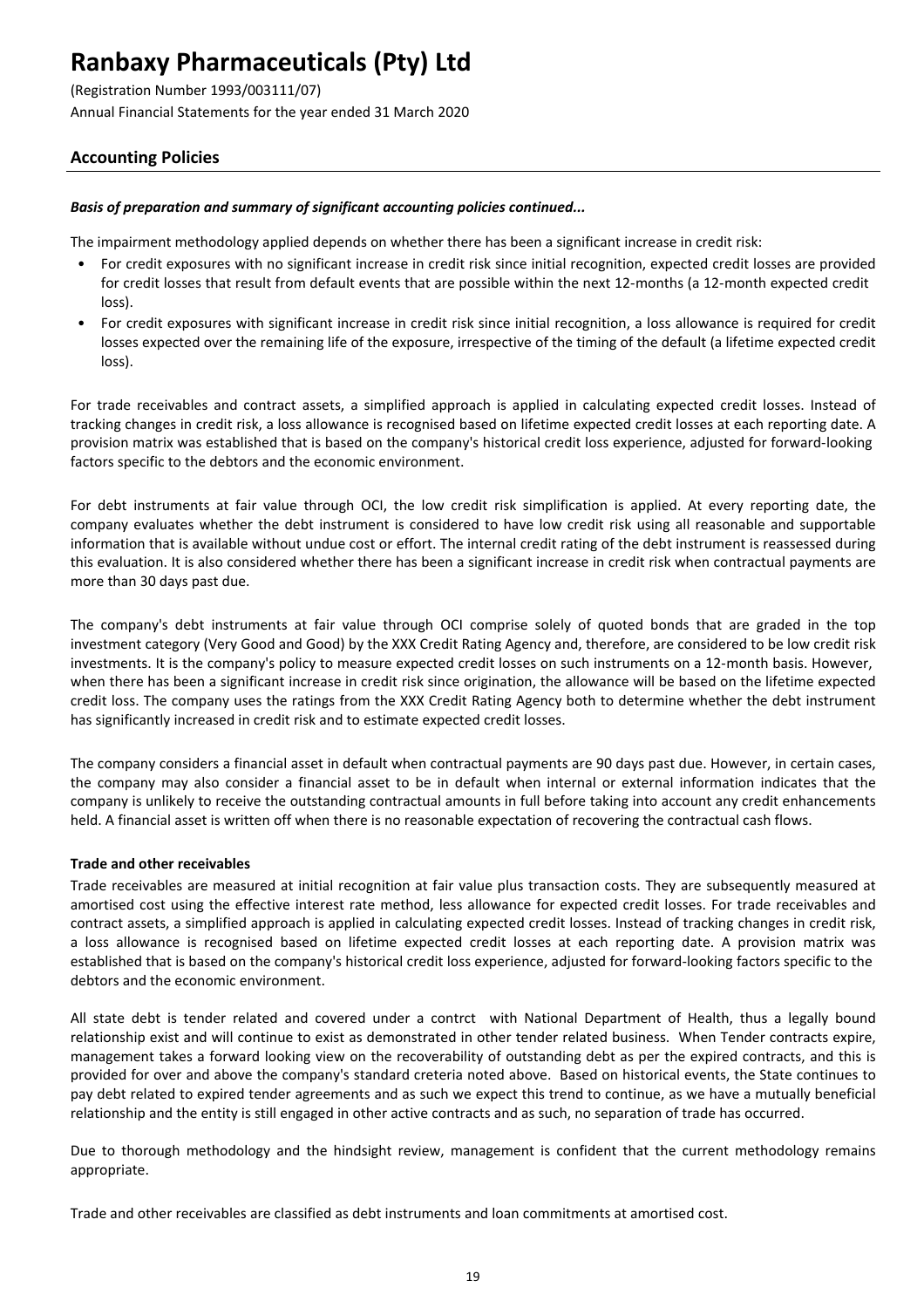(Registration Number 1993/003111/07)

Annual Financial Statements for the year ended 31 March 2020

### **Accounting Policies**

#### *Basis of preparation and summary of significant accounting policies continued...*

Up to 31 March 2019, trade receivables were recognised initially at the transaction price. They were subsequently measured at amortised cost using the effective interest method, less provision for impairment. A provision for impairment of trade receivables was established when there was objective evidence that the company would not be able to collect all amounts due according to the original terms of the receivables.

Trade and other receivables were classified as loans and receivables up to 31 March 2019.

#### **Other financial assets**

Other financial assets are recognised initially at the fair value, including transaction costs except where the asset will subsequently be measured at fair value.

Other financial assets that are equity investments are subsequently measured at fair value through profit or loss. Other investments are subsequently measured at cost less impairment.

Other financial assets that are debt instruments are subsequently measured at amortised cost. Interest income is recognised on the basis of the effective interest method and is included in finance income.

#### **Cash and cash equivalents**

Cash and cash equivalents comprise cash on hand and demand deposits, and other short-term highly liquid investments that are readily convertible to a known amount of cash and are subject to an insignificant risk of changes in value. These are initially recorded at fair value and subsequently carried at amortised cost.

#### **Trade and other payables**

Trade payables are initially measured at fair value plus direct transaction costs, and are subsequently measured at amortised cost, using the effective interest rate method.

#### **1.4 Inventories**

#### **Definition**

Inventories are assets:

- held for sale in the ordinary course of business;
- in the process of production for such sale; or
- in the form of materials or supplies to be consumed in the production process or in the rendering of services.

#### **Recognition**

Inventories are recognised as an asset when

- it is probable that future economic benefits associated with the item will flow to the entity; and
- the cost of the inventories can be measured reliably.

#### **Measurement**

Inventories are measured at the lower of cost and net realisable value using either the first-in-first-out or weighted average cost formula. The same cost formula is used for all inventories having a similar nature and use.

Net realisable value is the estimated selling price in the ordinary course of business less the estimated costs of completion and the estimated costs necessary to make the sale.

Current replacement cost is the cost the entity incurs to acquire the asset on the reporting date.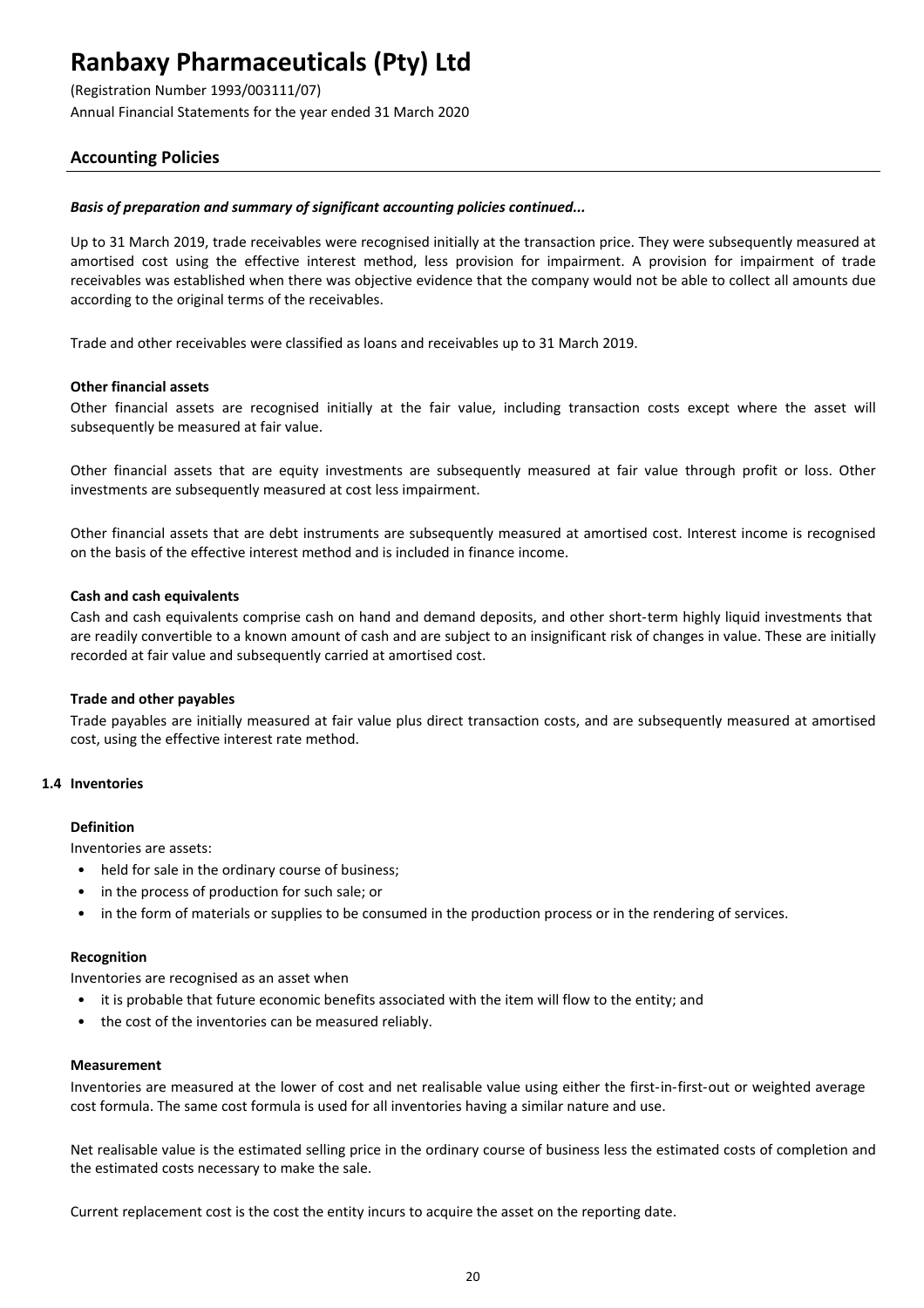(Registration Number 1993/003111/07)

Annual Financial Statements for the year ended 31 March 2020

### **Accounting Policies**

#### *Basis of preparation and summary of significant accounting policies continued...*

The cost of inventories comprise all costs of purchase, costs of conversion and other costs incurred in bringing the inventories to their present location and condition.

Agriculture inventories comprising agricultural produce that have been harvested from biological assets are measured on initial recognition at their fair value less costs to sell at the point of harvest. This is considered the cost of the inventories at that date.

The cost of inventories of items that are not ordinarily interchangeable and goods or services produced and segregated for specific projects are assigned by using specific identification of their individual costs.

#### **Recognition as an expense**

When inventories are sold, the carrying amount of those inventories are recognised as an expense in the period in which the related revenue is recognised, and the inventory is derecognised. The amount of any write- down of inventories to net realisable value and all losses of inventories are recognised as an expense in the period the write-down or loss occurs. The amount of any reversal of any write-down of inventories, arising from an increase in net realisable value, are recognised as a reduction in the amount of inventories recognised as an expense in the period in which the reversal occurs.

Redundant and slow-moving inventories are identified and written down from cost to net realisable value with regard to their estimated economic or realisable values and the write-down or reversal is recognised against the expense as indicated above.

A provision is maintained for obsolete or damaged inventory. The level of the provision for obsolete inventory is equivalent to the value of the difference between the cost of the inventory and its net realisable value or current replacement cost at financial year-end. Movements in this provision are included in the expense recognised as indicated above.

#### **1.5 Tax**

Tax expense (tax income) is the aggregate amount included in the determination of profit or loss for the period in respect of current tax and deferred tax.

Current tax is the amount of income taxes payable (recoverable) in respect of the taxable profit (tax loss) for a period.

Deferred tax liabilities are the amounts of income taxes payable in future periods in respect of taxable temporary differences.

Deferred tax assets are the amounts of income taxes recoverable in future periods in respect of:

- deductible temporary differences;
- the carry forward of unused tax losses; and
- the carry forward of unused tax credits.

#### **Current tax assets and liabilities**

Current tax for current and prior periods is, to the extent unpaid, recognised as a liability. The amount already paid in respect of current and prior periods which exceeds the amount due for those periods, is recognised as an asset.

The benefit relating to a tax loss that can be carried back to recover current tax of a previous period is recognised as an asset.

Current tax liabilities (assets) for the current and prior periods are measured at the amount expected to be paid to (recovered from) the taxation authorities, using the tax rates and tax laws that have been enacted or substantively enacted by the end of the reporting period.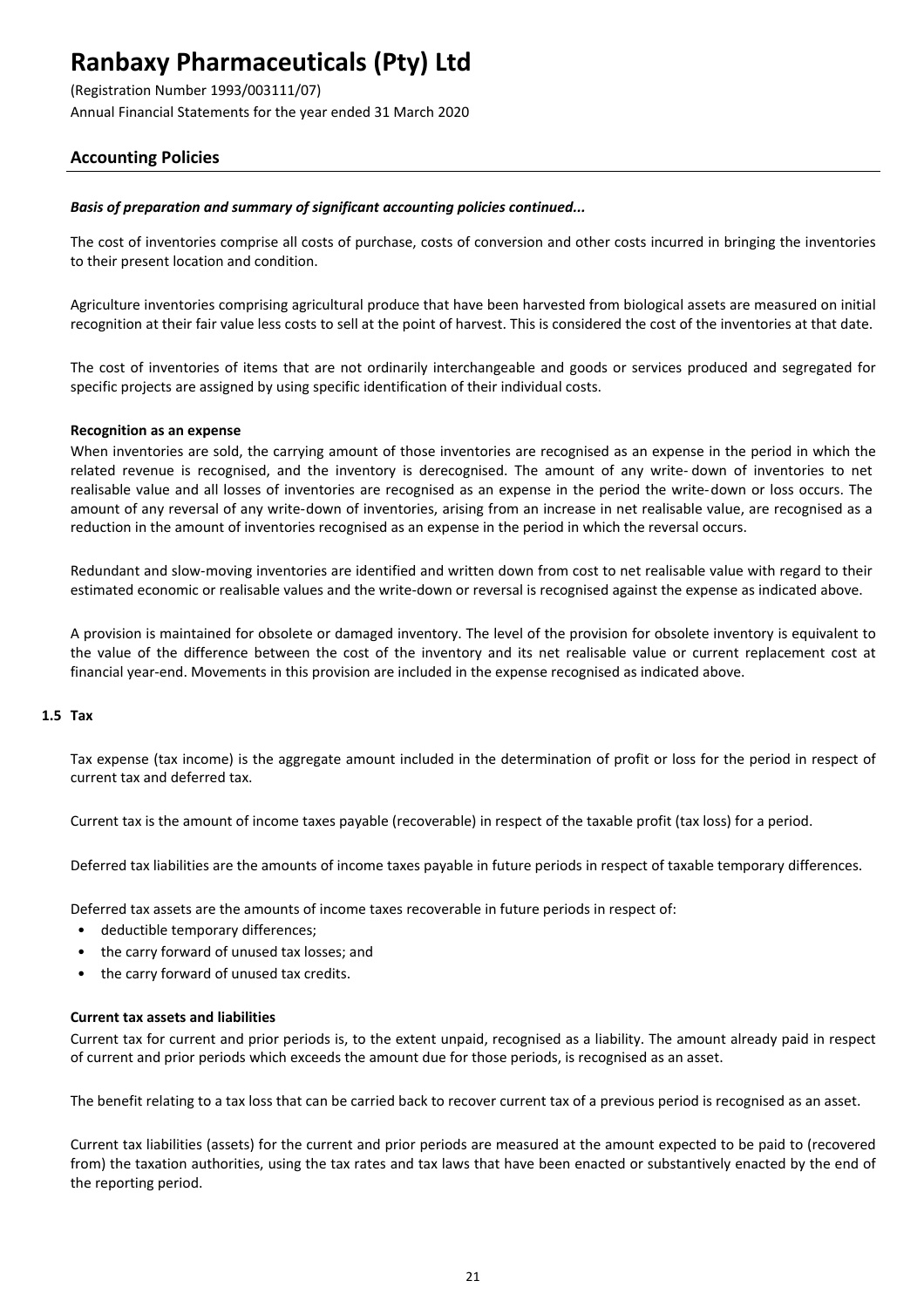(Registration Number 1993/003111/07)

Annual Financial Statements for the year ended 31 March 2020

## **Accounting Policies**

#### *Basis of preparation and summary of significant accounting policies continued...*

Current tax assets and liabilities are offset only where:

- there is a legally enforceable right to set off the recognised amounts; and
- there is an intention to settle on a net basis, or to realise the asset and settle the liability simultaneously.

#### **Deferred tax assets and liabilities**

A deferred tax liability is recognised for all taxable temporary differences, except to the extent that the deferred tax liability arises from:

- the initial recognition of goodwill; or
- the initial recognition of an asset or liability in a transaction which is not a business combination and at the time of the transaction, affects neither accounting profit nor taxable profit (tax loss).

A deferred tax asset is recognised for all deductible temporary differences to the extent that it is probable that taxable profit will be available against which the deductible temporary difference can be utilised, unless the deferred tax asset arises from the initial recognition of an asset or liability in a transaction that:

- is not a business combination; and
- at the time of the transaction, affects neither accounting profit nor taxable profit (tax loss).

A deferred tax asset is recognised for the carryforward of unused tax losses and unused tax credits to the extent that it is probable that future taxable profit will be available against which the unused tax losses and unused tax credits can be utilised.

Deferred tax assets and liabilities are measured at the tax rates that are expected to apply to the period when the asset is realised or the liability is settled, based on tax rates and tax laws that have been enacted or substantively enacted by the end of the reporting period.

The measurement of deferred tax liabilities and deferred tax assets are made to reflect the tax consequences that would follow from the manner in which it is expected, at the end of the reporting period, recovery or settlement if temporary differences will occur.

Deferred tax assets and liabilities are offset only where:

- there is a legally enforceable right to set off current tax assets against current tax liabilities; and
- the deferred tax assets and the deferred tax liabilities relate to income taxes levied by the same taxation authority on either the same entity within the group or different taxable entities within the group which intend either to settle current tax liabilities and assets on a net basis, or to realise the assets and settle the liabilities simultaneously, in each future period in which significant amounts of deferred tax liabilities or assets are expected to be settled or recovered.

#### **Tax expense (income)**

Current and deferred tax is recognised as income or an expense and included in profit or loss for the period, except to the extent that the tax arises from:

- a transaction or event which is recognised, in the same or a different period, outside profit or loss, either in other comprehensive income or directly in equity.
- a business combination other than the acquisition by an investment of a subsidiary that is required to be measured at fair value through profit or loss.

Current tax and deferred tax is recognised outside profit or loss if the tax relates to items that are recognised, in the same or a different period, outside profit or loss. Therefore, current tax and deferred tax that relates to items that are recognised, in the same or a different period:

- in other comprehensive income, will be recognised in other comprehensive income;
- directly in equity, will be recognised directly in equity.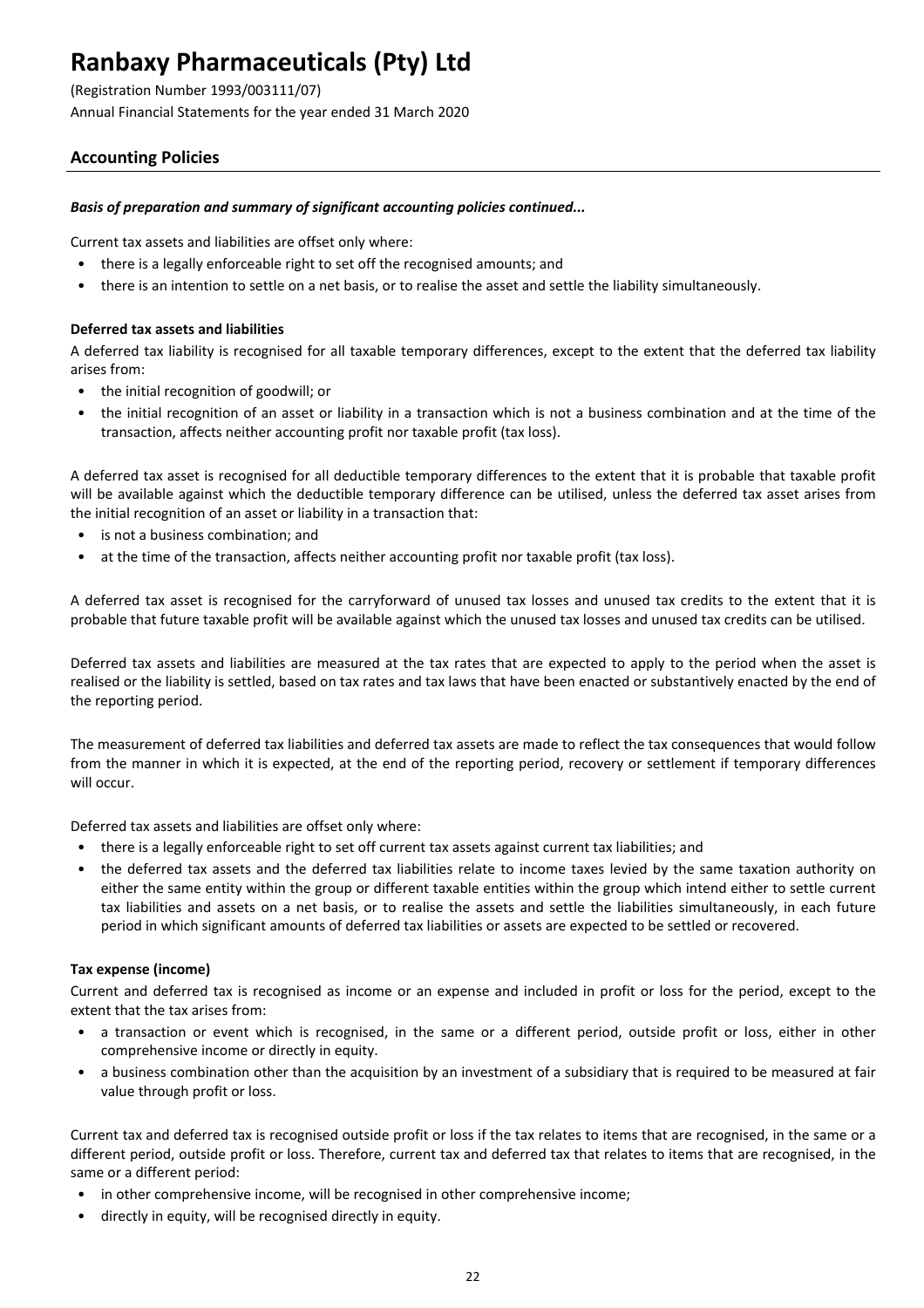(Registration Number 1993/003111/07)

Annual Financial Statements for the year ended 31 March 2020

### **Accounting Policies**

*Basis of preparation and summary of significant accounting policies continued...*

#### **1.6 Leases**

#### **Definition**

A lease is an agreement whereby the lessor conveys to the lessee in return for a payment or series of payments the right to use an asset for an agreed period of time. A finance lease is a lease that transfers substantially all the risks and rewards incidental to ownership of an asset. Title may or may not eventually be transferred. An operating lease is a lease other than a finance lease.

#### **Classification**

A lease is classified as a finance lease when it transfers substantially all the risks and rewards incidental to ownership. A lease is classified as an operating lease when it does not transfer substantially all the risks and rewards incidental to ownership.

#### **Finance leases as lessee**

At the commencement of the lease term, finance leases are recognised as assets and liabilities in the statements of financial position at the lower of the fair value of the leased property or the present value of the minimum lease payments, each determined at the inception of the lease. The discount rate used in calculating the present value of the minimum lease payments is the interest rate implicit in the lease, if this is practicable to determine. Where it is not, the incremental borrowing rate of the group is used. Any initial direct costs are added to the amount recognised as an asset.

Minimum lease payments are apportioned between the finance charge and the reduction of the outstanding liability. The finance charge is allocated to each period during the lease term so as to produce a constant periodic rate of interest on the remaining balance of the liability. Contingent rents are charged as expenses in the periods in which they are incurred.

A finance lease gives rise to depreciation expense for depreciable assets as well as finance expense for each accounting period. Depreciation is charged in accordance with the policy set out for property, plant and equipment and intangible assets (whichever is applicable).

#### **1.7 Employee benefits**

#### **Defined contribution plans**

Defined contribution plans are post-employment benefit plans under which an entity pays fixed contributions into a separate entity (a fund) and will have no legal or constructive obligation to pay further contributions if the fund does not hold sufficient assets to pay all employee benefits relating to employee service in the current and prior periods.

When an employee has rendered service to an entity during a period, the contribution payable to a defined contribution plan in exchange for that service is recognised:

- as a liability, after deducting any contribution already paid. Where the contribution already paid exceeds the contribution due for service before the end of the reporting period, the excess is recognised as an asset to the extent that the prepayment will lead to a reduction in future payments or a cash refund.
- as an expense, except where the amount is allowed as an inclusion in the cost of an asset.

#### **2. Critical accounting estimates and judgements**

Estimates and judgements are continually evaluated and are based on historical experience and other factors, including expectations of future events that are believed to be reasonable under the circumstances.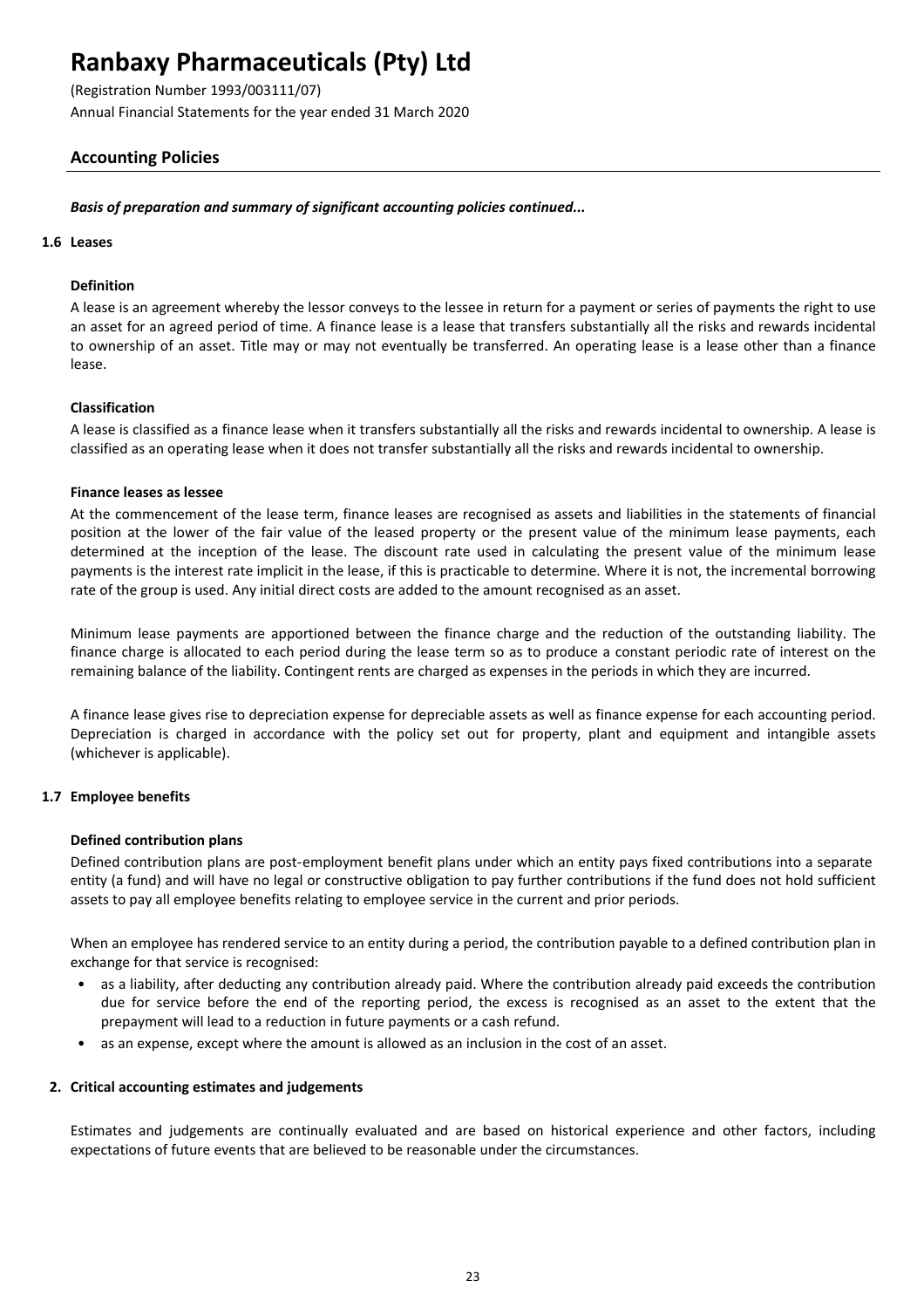(Registration Number 1993/003111/07)

Annual Financial Statements for the year ended 31 March 2020

## **Accounting Policies**

#### **3. Changes in accounting policies and disclosures**

#### **3.1 Standards and Interpretations effective and adopted in the current year**

In the current year, the company has adopted all new and revised IFRSs that are relevant to its operations and effective for annual reporting periods beginning on or after 1 January 2014.

At the date of authorisation of these financial statements for the year ended 31 March 2020, the following IFRSs were adopted:

#### **Definition of a Business (Amendments to IFRS 3)**

The amendments in Definition of a Business (Amendments to IFRS 3) are changes to Appendix A Defined terms, the application guidance, and the illustrative examples of IFRS 3 only. They:

- clarify that to be considered a business, an acquired set of activities and assets must include, at a minimum, an input and a substantive process that together significantly contribute to the ability to create outputs;
- narrow the definitions of a business and of outputs by focusing on goods and services provided to customers and by removing the reference to an ability to reduce costs;
- add guidance and illustrative examples to help entities assess whether a substantive process has been acquired;
- remove the assessment of whether market participants are capable of replacing any missing inputs or processes and continuing to produce outputs; and
- add an optional concentration test that permits a simplified assessment of whether an acquired set of activities and assets is not a business.

#### **Interest Rate Benchmark Reform (Amendments to IFRS 9, IAS 39 and IFRS 7)**

The amendments in Interest Rate Benchmark Reform (Amendments to IFRS 9, IAS 39 and IFRS 7) clarify that entities would continue to apply certain hedge accounting requirements assuming that the interest rate benchmark on which the hedged cash flows and cash flows from the hedging instrument are based will not be altered as a result of interest rate benchmark reform.

#### **Definition of Material (Amendments to IAS 1 and IAS 8)**

The amendments in Definition of Material (Amendments to IAS 1 and IAS 8) clarify the definition of 'material' and align the definition used in the Conceptual Framework and the standards.

Application of the above standards did not impact these consolidated and separate financial statements.

#### **3.2 New standards and interpretations not yet adopted**

There were no new and revised pronouncements selected for adoption in the future.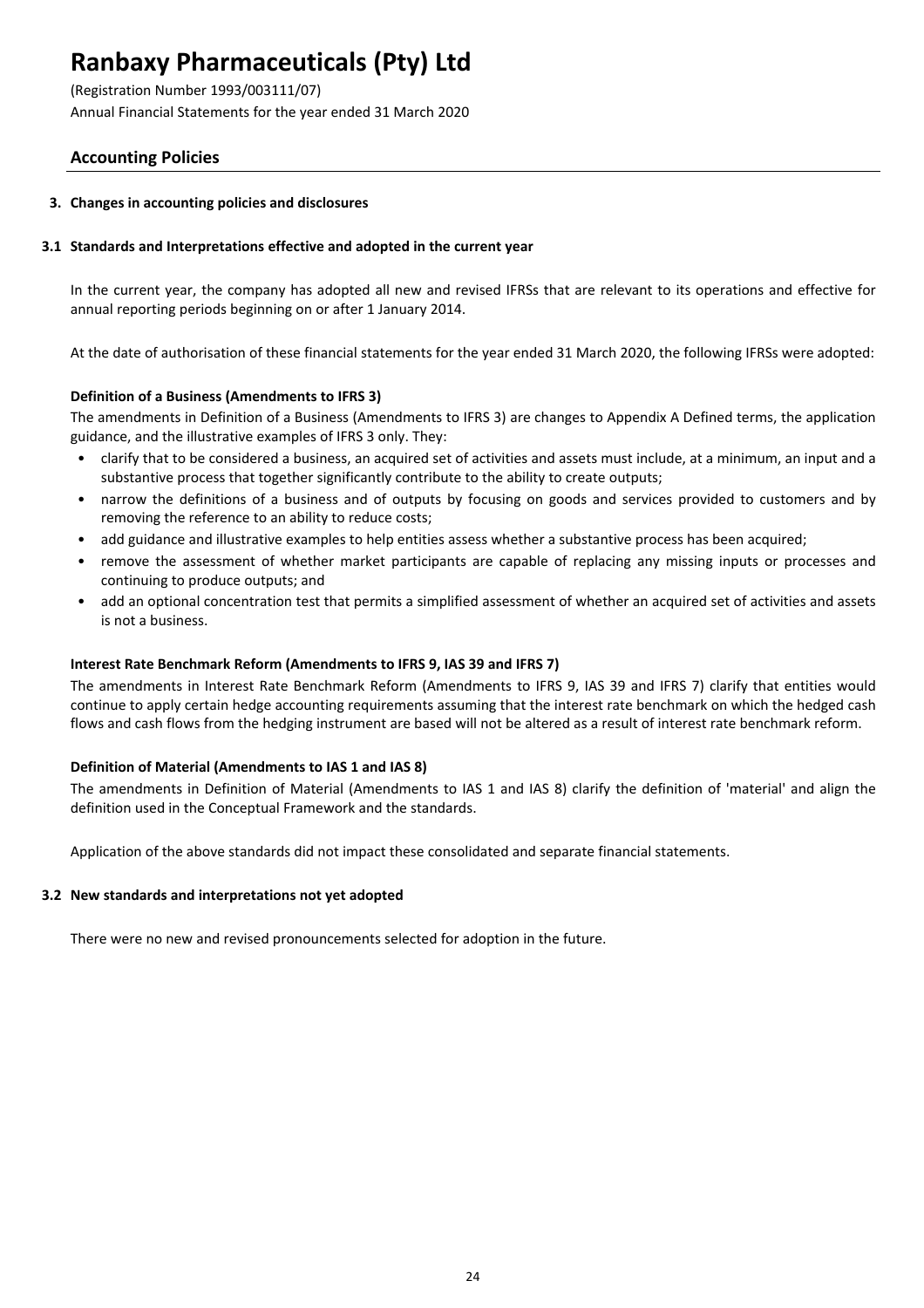(Registration Number 1993/003111/07) Annual Financial Statements for the year ended 31 March 2020

#### **Notes to the Annual Financial Statements**

#### **Figures in R**

#### **4. Property, plant and equipment**

#### **4.1 Balances at year end and movements for the year**

|                                                    |            | <b>Leasehold</b> |                  |                       | <b>Fixtures and</b> | Office     | Computer    | <b>Construction in</b> |                 |
|----------------------------------------------------|------------|------------------|------------------|-----------------------|---------------------|------------|-------------|------------------------|-----------------|
|                                                    | Land       | improvements     | <b>Machinery</b> | <b>Motor vehicles</b> | fittings            | equipment  | equipment   | progress               | <b>Total</b>    |
| Reconciliation for the year ended 31 March<br>2020 |            |                  |                  |                       |                     |            |             |                        |                 |
| Balance at 1 April 2019                            |            |                  |                  |                       |                     |            |             |                        |                 |
| At cost                                            | 16,420,902 | 114,116,881      | 255,137,642      | 1,299,362             | 7,638,383           | 772,601    | 2,991,895   | 4,463,474              | 402,841,140     |
| Accumulated depreciation                           |            | (110, 561, 364)  | (219, 175, 675)  | (581, 310)            | (7, 339, 301)       | (699, 526) | (2,109,944) |                        | (340, 467, 120) |
| Net book value                                     | 16,420,902 | 3,555,517        | 35,961,967       | 718,052               | 299,082             | 73,075     | 881,951     | 4,463,474              | 62,374,020      |
| Movements for the year ended 31 March<br>2020      |            |                  |                  |                       |                     |            |             |                        |                 |
| Additions from acquisitions                        |            | 14,556           | 222,682          |                       | 90,000              |            | 122,024     | 5,693,513              | 6,142,775       |
| Depreciation                                       |            | (83,076)         | (6,078,355)      | (119, 366)            | (50, 546)           | (2,879)    | (330, 574)  |                        | (6,664,796)     |
| Property, plant and equipment at the end           |            |                  |                  |                       |                     |            |             |                        |                 |
| of the year                                        | 16,420,902 | 3,486,997        | 30,106,294       | 598,686               | 338,536             | 70,196     | 673,401     | 10,156,987             | 61,851,999      |
| Closing balance at 31 March 2020                   |            |                  |                  |                       |                     |            |             |                        |                 |
| At cost                                            | 16,420,902 | 114,131,436      | 255,360,324      | 1,299,362             | 7,728,383           | 772,601    | 3,113,919   | 10,156,987             | 408,983,914     |
| Accumulated depreciation                           |            | (110, 644, 439)  | (225, 254, 030)  | (700, 676)            | (7,389,847)         | (702, 405) | (2,440,518) |                        | (347, 131, 915) |
| Net book value                                     | 16,420,902 | 3,486,997        | 30,106,294       | 598,686               | 338,536             | 70,196     | 673,401     | 10,156,987             | 61,851,999      |
|                                                    |            |                  |                  |                       |                     |            |             |                        |                 |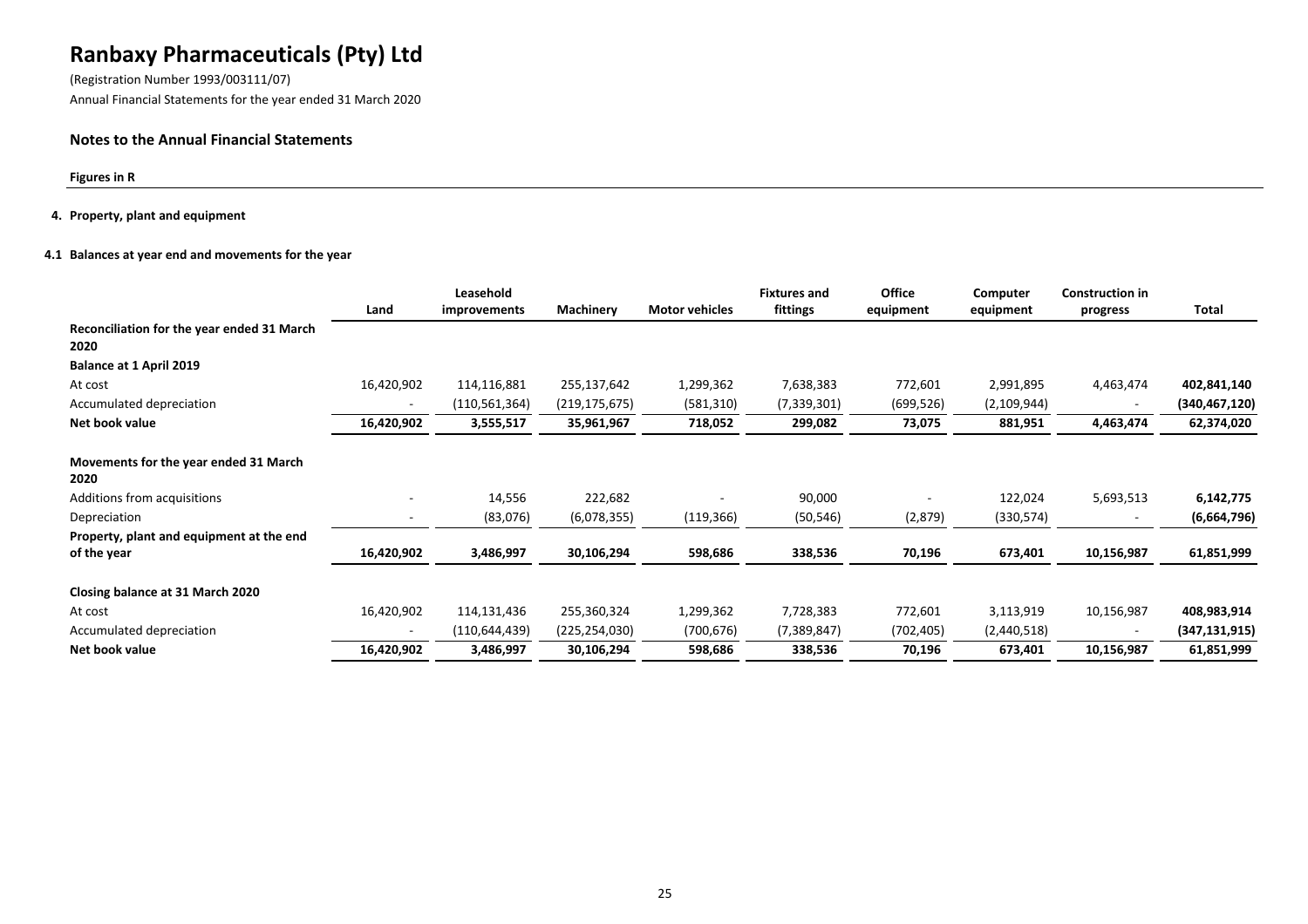(Registration Number 1993/003111/07) Annual Financial Statements for the year ended 31 March 2020

### **Notes to the Annual Financial Statements**

**Figures in R**

### *Property, plant and equipment continued...*

| Reconciliation for the year ended 31 March<br>2019      | Land       | Leasehold<br><i>improvements</i> | Machinery       | <b>Motor vehicles</b> | <b>Fixtures and</b><br>fittings | <b>Office</b><br>equipment | Computer<br>equipment | <b>Construction in</b><br>progress | Total           |
|---------------------------------------------------------|------------|----------------------------------|-----------------|-----------------------|---------------------------------|----------------------------|-----------------------|------------------------------------|-----------------|
| Reconciliation for the year ended 31 March<br>2019      |            |                                  |                 |                       |                                 |                            |                       |                                    |                 |
| <b>Balance at 1 April 2018</b>                          |            |                                  |                 |                       |                                 |                            |                       |                                    |                 |
| At cost                                                 | 16,420,902 | 114,101,133                      | 242,997,921     | 735,239               | 7,638,383                       | 772,601                    | 2,849,920             | 1,125,140                          | 386,641,239     |
| Accumulated depreciation                                |            | (110,558,848)                    | (215,037,445)   | (710, 375)            | (7, 291, 256)                   | (696, 648)                 | (1,675,887)           |                                    | (335, 970, 459) |
| Net book value                                          | 16,420,902 | 3,542,285                        | 27,960,476      | 24,864                | 347,127                         | 75,953                     | 1,174,033             | 1,125,140                          | 50,670,780      |
| Movements for the year ended 31 March<br>2019           |            |                                  |                 |                       |                                 |                            |                       |                                    |                 |
| Additions from acquisitions                             |            | 15,748                           | 12,139,721      | 746,037               |                                 |                            | 141,975               | 3,338,334                          | 16,381,815      |
| Depreciation                                            |            | (2,516)                          | (4, 138, 230)   | (52, 849)             | (48, 045)                       | (2,878)                    | (434, 057)            |                                    | (4,678,575)     |
| Property, plant and equipment at the end<br>of the year | 16,420,902 | 3,555,517                        | 35,961,967      | 718,052               | 299,082                         | 73,075                     | 881,951               | 4,463,474                          | 62,374,020      |
| Closing balance at 31 March 2019                        |            |                                  |                 |                       |                                 |                            |                       |                                    |                 |
| At cost                                                 | 16,420,902 | 114,116,881                      | 255,137,642     | 1,299,362             | 7,638,383                       | 772,601                    | 2,991,895             | 4,463,474                          | 402,841,140     |
| Accumulated depreciation                                |            | (110,561,364)                    | (219, 175, 675) | (581, 310)            | (7, 339, 301)                   | (699, 526)                 | (2,109,944)           |                                    | (340, 467, 120) |
| Net book value                                          | 16,420,902 | 3,555,517                        | 35,961,967      | 718,052               | 299,082                         | 73,075                     | 881,951               | 4,463,474                          | 62,374,020      |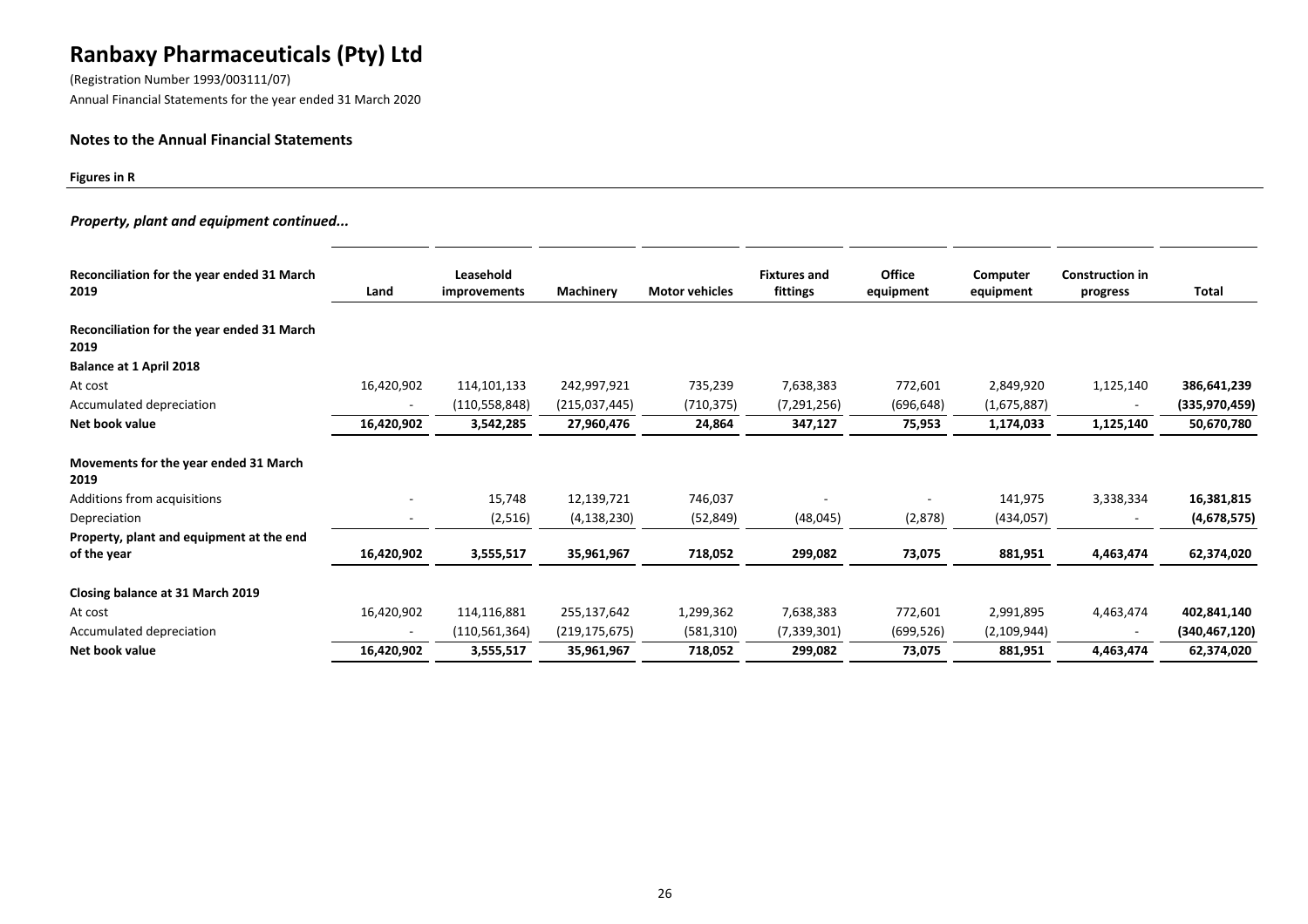(Registration Number 1993/003111/07) Annual Financial Statements for the year ended 31 March 2020

## **Notes to the Annual Financial Statements**

|                     | Company | Company |
|---------------------|---------|---------|
| <b>Figures in R</b> | 2020    | 2019    |

### **4.2 Additional disclosures**

#### **4.3 Other disclosures**

Assets under construction comprise:

ERF 2, 15, 16, 18, 19 & 20 Stormill Extension 1, Gauteng, with improvements thereon ERF 9 &10 Lea Glen Township, Gauteng ERF 75 Robertville, Gauteng

A register containing the information required by regulation 25(3) of the Companies Act Regulations, 2011 is available for inspection at the registered office of the company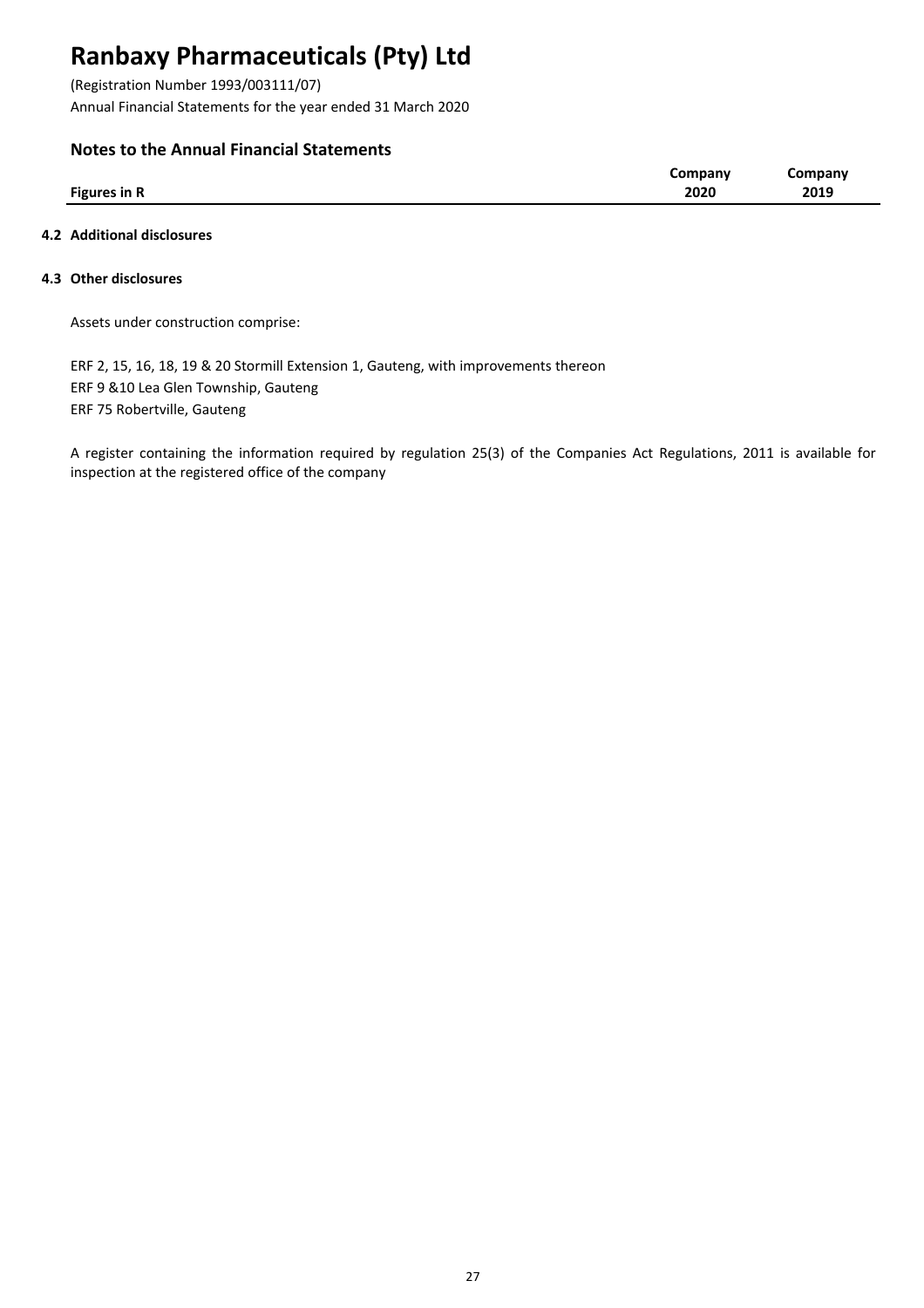(Registration Number 1993/003111/07) Annual Financial Statements for the year ended 31 March 2020

## **Notes to the Annual Financial Statements**

|                     | .ompany | $m$ nn |
|---------------------|---------|--------|
| <b>Figures in R</b> | 2020    | 2019   |
|                     |         |        |

## **5. Intangible assets**

**Reconciliation of changes in intangible assets**

|                                                 | Computer<br>software | Copyrights,<br>patents and<br>other industrial<br>property rights | <b>Total</b> |
|-------------------------------------------------|----------------------|-------------------------------------------------------------------|--------------|
| Reconciliation for the year ended 31 March 2020 |                      |                                                                   |              |
| <b>Balance at 1 April 2019</b>                  |                      |                                                                   |              |
| At cost                                         | 570,138              | 1,682,629                                                         | 2,252,767    |
| Accumulated amortisation                        | (362, 395)           | (1,494,222)                                                       | (1,856,617)  |
| Net book value                                  | 207,743              | 188,407                                                           | 396,150      |
| Movements for the year ended 31 March 2020      |                      |                                                                   |              |
| Other acquisitions                              | 211,218              |                                                                   | 211,218      |
| Amortisation                                    | (74, 287)            |                                                                   | (74, 287)    |
| Intangible assets at the end of the year        | 344,674              | 188,407                                                           | 533,081      |
| Closing balance at 31 March 2020                |                      |                                                                   |              |
| At cost                                         | 781,356              | 1,682,629                                                         | 2,463,985    |
| Accumulated amortisation                        | (436, 682)           | (1,494,222)                                                       | (1,930,904)  |
| Net book value                                  | 344,674              | 188,407                                                           | 533,081      |
| Reconciliation for the year ended 31 March 2019 |                      |                                                                   |              |
| <b>Balance at 1 April 2018</b>                  |                      |                                                                   |              |
| At cost                                         | 558,495              | 1,682,629                                                         | 2,241,124    |
| Accumulated amortisation                        | (331, 442)           | (1,494,222)                                                       | (1,825,664)  |
| Net book value                                  | 227,053              | 188,407                                                           | 415,460      |
| Movements for the year ended 31 March 2019      |                      |                                                                   |              |
| Other acquisitions                              | 11,643               |                                                                   | 11,643       |
| Amortisation                                    | (30, 953)            |                                                                   | (30, 953)    |
| Intangible assets at the end of the year        | 207,743              | 188,407                                                           | 396,150      |
| Closing balance at 31 March 2019                |                      |                                                                   |              |
| At cost                                         | 570,138              | 1,682,629                                                         | 2,252,767    |
| Accumulated amortisation                        | (362, 395)           | (1,494,222)                                                       | (1,856,617)  |
| Net book value                                  | 207,743              | 188,407                                                           | 396,150      |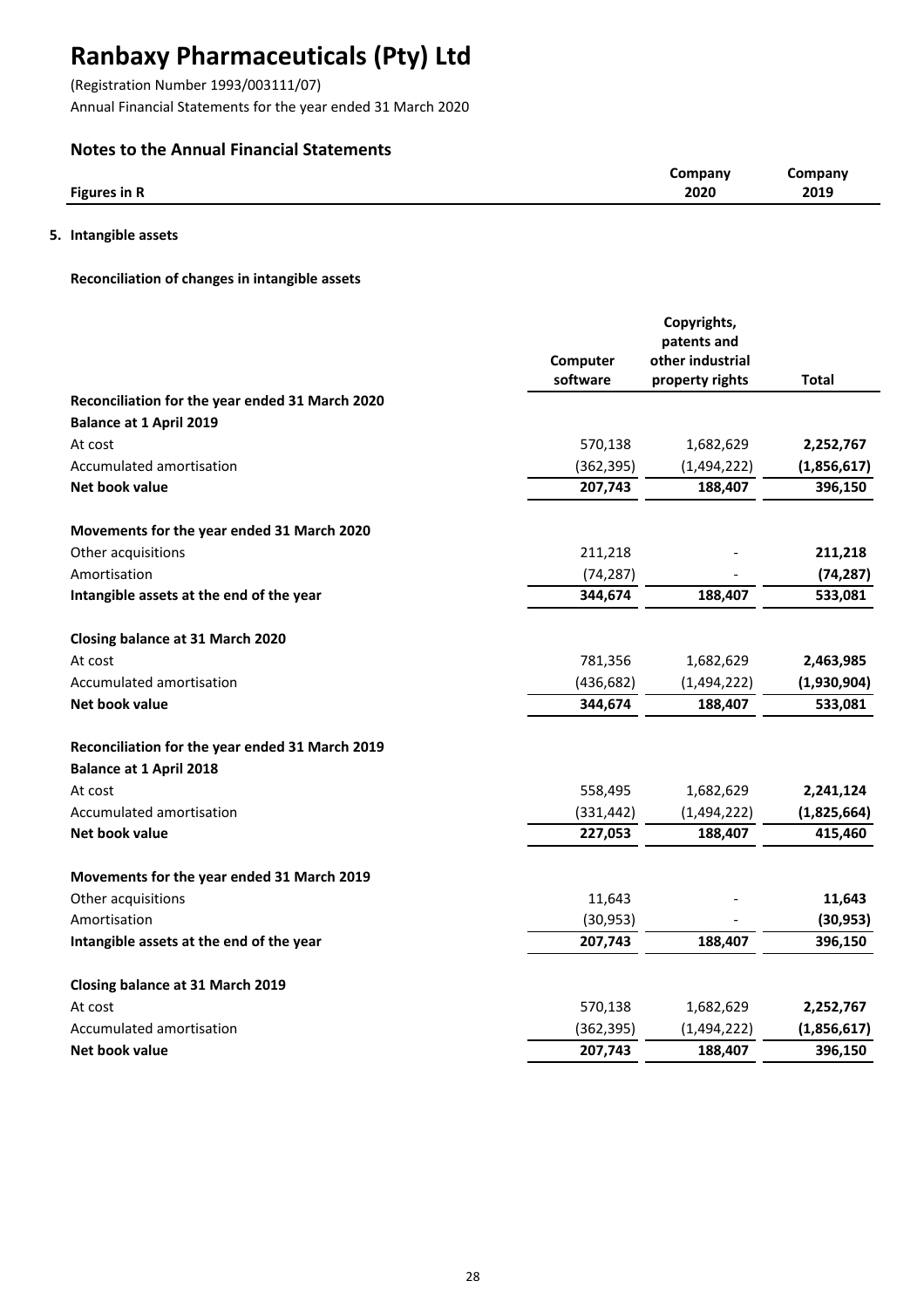(Registration Number 1993/003111/07)

Annual Financial Statements for the year ended 31 March 2020

## **Notes to the Annual Financial Statements**

|                     | Company     | company |
|---------------------|-------------|---------|
| <b>Figures in R</b> | 2020<br>___ | 2019    |

### **6. Inventories**

#### **Inventories comprise:**

| Raw materials    | 120,570,008 | 148,088,779 |
|------------------|-------------|-------------|
| Work in progress | 6,557,327   | 50,507,019  |
| Finished goods   | 197,184,727 | 160,434,583 |
| Merchandise      | 40,160,684  | 29,040,565  |
|                  | 364,472,746 | 388,070,946 |

No inventory was written down to net reliasable value during the current year, 2019 (R Nil).

#### **7. Trade and other receivables**

#### **7.1 Trade and other receivables comprise:**

| Trade receivables                        | 199,380,271    | 275,276,017  |
|------------------------------------------|----------------|--------------|
| - Private sector                         | 180,589,570    | 256,485,315  |
| - Public sector                          | 18,713,944     | 18,713,945   |
| Trade receivables impairment             | (28, 535, 565) | (11,089,905) |
| Trade receivables - net                  | 170,844,706    | 264,186,112  |
| Sundry debtors                           | 213,813        | 222,270      |
| Prepaid expenses                         | 1,239,587      | 859,123      |
| Employee costs in advance                | 110,767        | 112,679      |
| Value added tax                          | 9,740,588      | 4,358,894    |
| <b>Total trade and other receivables</b> | 182,149,461    | 269,739,078  |
|                                          |                |              |

### **7.2 Items included in Trade and other receivables not classified as financial instruments**

| Prepaid expenses                                                                                 | 1,239,587   | 859,123     |
|--------------------------------------------------------------------------------------------------|-------------|-------------|
| Value added tax                                                                                  | 9,740,588   | 4,358,894   |
| Total non-financial instruments included in trade<br>and other receivables                       | 10,980,175  | 5,218,017   |
| Total trade and other receivables excluding non-<br>financial assets included in trade and other |             |             |
| receivables                                                                                      | 171,169,286 | 264,521,061 |
| Total trade and other receivables                                                                | 182,149,461 | 269,739,078 |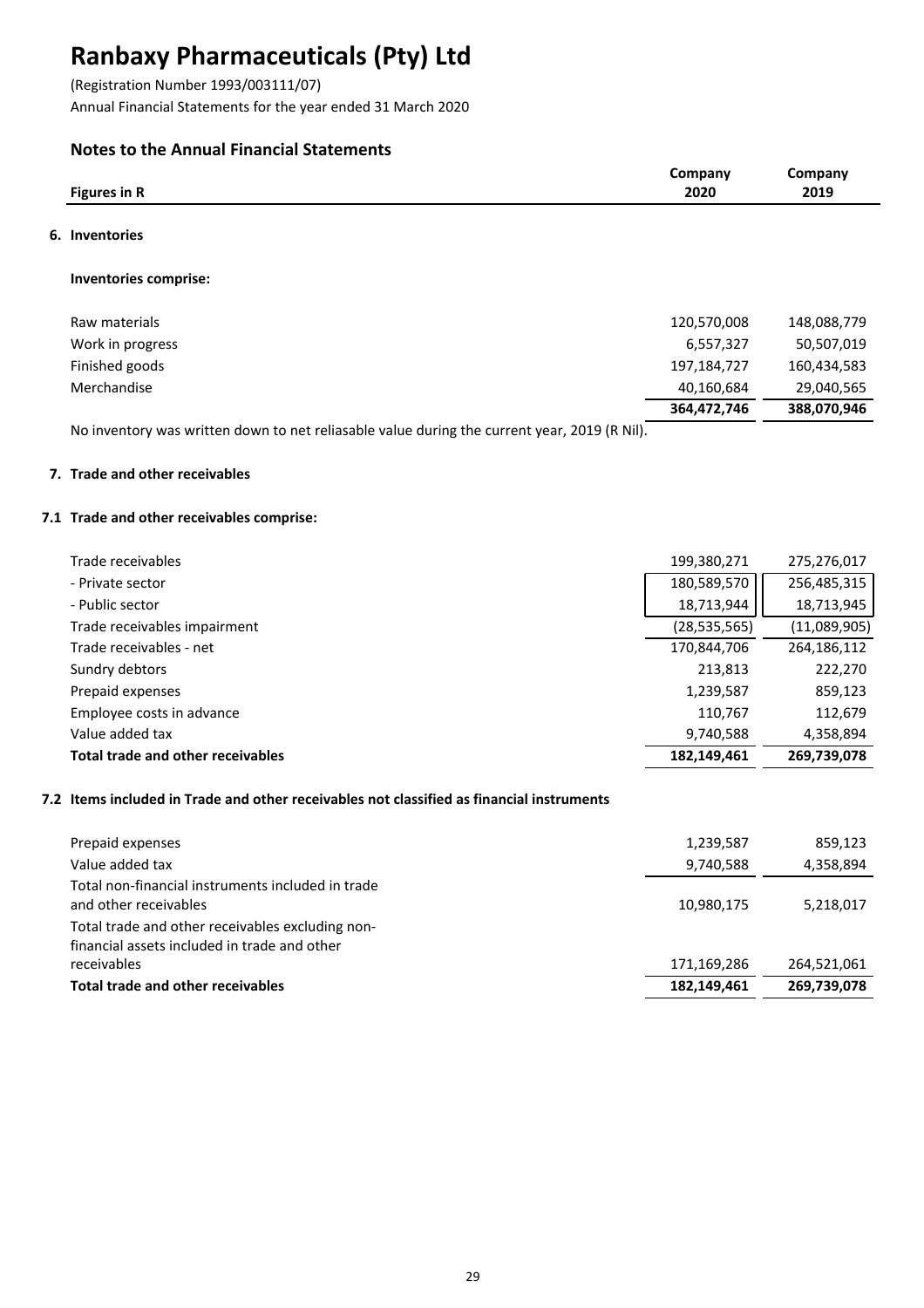(Registration Number 1993/003111/07)

Annual Financial Statements for the year ended 31 March 2020

## **Notes to the Annual Financial Statements**

|                     | Company    | Company    |
|---------------------|------------|------------|
| <b>Figures in R</b> | 2020<br>__ | 2019<br>__ |
|                     |            |            |

#### *Trade and other receivables continued...*

#### **7.3 Trade and other receivables past due but not impaired**

| Current                     | 151,856,537 | 258,413,277 |
|-----------------------------|-------------|-------------|
| 1 month past due            | 18,725,791  | 774.724     |
| 2 months past due           | 8,237,323   | (2,645)     |
| 3 months past due           | 8,513,163   | 17,204      |
| more then 3 months past due | 11,970,703  | 15,996,700  |

Trade and other receivables which are less then 3 months past due are not considered to be impaired. At 31 March 2020, R20 483 866 (2019: R16 013 904) were past due but not impaired.

#### **Trade and other receivables impaired**

At 31 March 2020, trade and other receivables of R28 535 656 (2019: R11 089 905) were impaired as follows:

| Balance at 1 April 2019        | 11.089.905 | 11,089,905 |
|--------------------------------|------------|------------|
| Impairment losses for the year | 17,445,660 |            |
| Balance at 31 March 2020       | 28.535.565 | 11.089.905 |

#### **8. Deferred tax**

#### **The analysis of deferred tax assets and deferred tax liabilities is as follows:**

During the current year, there had been no provision made for income tax as the entity had no taxable income. The estimated tax loss available for set off against future taxable income is R312 143 727. (2019: R350 998 749).

#### **9. Cash and cash equivalents**

#### **Cash and cash equivalents comprise:**

| Cash on hand                        | 5,095         | 991           |
|-------------------------------------|---------------|---------------|
| Balances with banks                 | 53,967,467    | 80,633,368    |
| Net cash and cash equivalents       | 53,972,562    | 80,634,359    |
| 10. Issued capital                  |               |               |
| Authorised and issued share capital |               |               |
| <b>Authorised</b>                   |               |               |
| 1000 Ordinary shares of R1 each     | 1,000         | 1,000         |
| <b>Issued</b>                       |               |               |
| 300 Ordinary shares of R1 each      | (200,000,200) | (200,000,200) |
|                                     | (200,000,200) | (200,000,200) |
| Preference shares                   | (500,000,000) | (500,000,000) |
|                                     | (700,000,200) | (700,000,200) |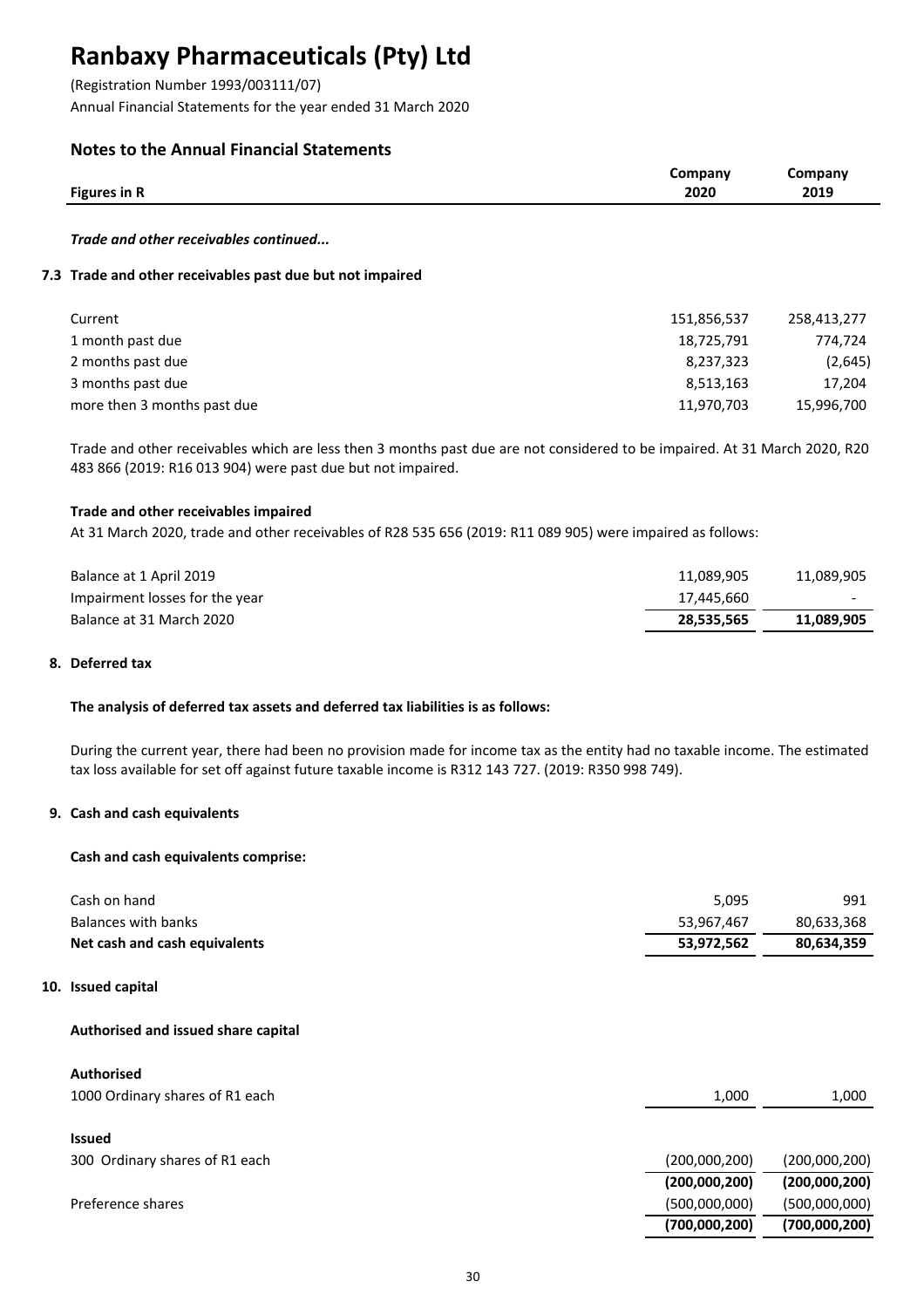(Registration Number 1993/003111/07) Annual Financial Statements for the year ended 31 March 2020

## **Notes to the Annual Financial Statements**

|                     | Company | Company |
|---------------------|---------|---------|
| <b>Figures in R</b> | 2020    | 2019    |
|                     |         |         |

### **11. Trade and other payables**

### **11.1 Trade and other payables comprise:**

| Total trade and other payables | 270,009,451 | 446,743,076 |
|--------------------------------|-------------|-------------|
| Other payables and accruals    | 1,534,674   | 1,467,418   |
| Intercompany payables          | 131,793,044 | 330,937,587 |
| Payroll accruals               | 834.450     | 937,222     |
| Marketing accrual              | 63,373,021  | 79,473,561  |
| Trade creditors                | 72,474,262  | 33,927,288  |
|                                |             |             |

Creditors and accruals principally comprise amounts outstanding for trade purchases and ongoing costs. The average credit period taken is less than 60 days. No interest is charged on trade payables. The company and the group have risk management policies in place to ensure that all payables are paid within the agreed credit terms. The carrying amounts of financial liabilities approximates it fair values.

### **11.2 Items included in trade and other payables not classified as financial liabilities**

| Payroll related accruals                                                                              | 834,450     | 937,222     |
|-------------------------------------------------------------------------------------------------------|-------------|-------------|
| Marketing accrual                                                                                     | 63,373,021  | 79,473,561  |
| Total non-financial liabilities included in trade and<br>other payables                               | 64,207,471  | 80,410,783  |
| Total trade and other payables excluding<br>non-<br>financial liabilities included in trade and other |             |             |
| payables                                                                                              | 205,801,980 | 366,332,293 |
| Total trade and other payables                                                                        | 270,009,451 | 446,743,076 |
|                                                                                                       |             |             |

### **12. Financial liabilities**

### **13. Finance lease obligations**

#### **13.1 Finance lease obligations - lease payment reconciliations**

| Gross finance lease obligations - minimum lease<br>payments |                          |        |
|-------------------------------------------------------------|--------------------------|--------|
| Not later than one year                                     | $\overline{\phantom{0}}$ | 11.920 |
| Present value of finance lease obligations net of           |                          |        |
| impairments                                                 | $\blacksquare$           | 11.920 |

#### **13.2 Additional disclosures**

Operating lease payments represents rentals payable by the group and company for certain of its office spaces and equipment. Leases are negotiated for an average term of seven years and rentals are fixed for an average of three years. No contingent rent is payable.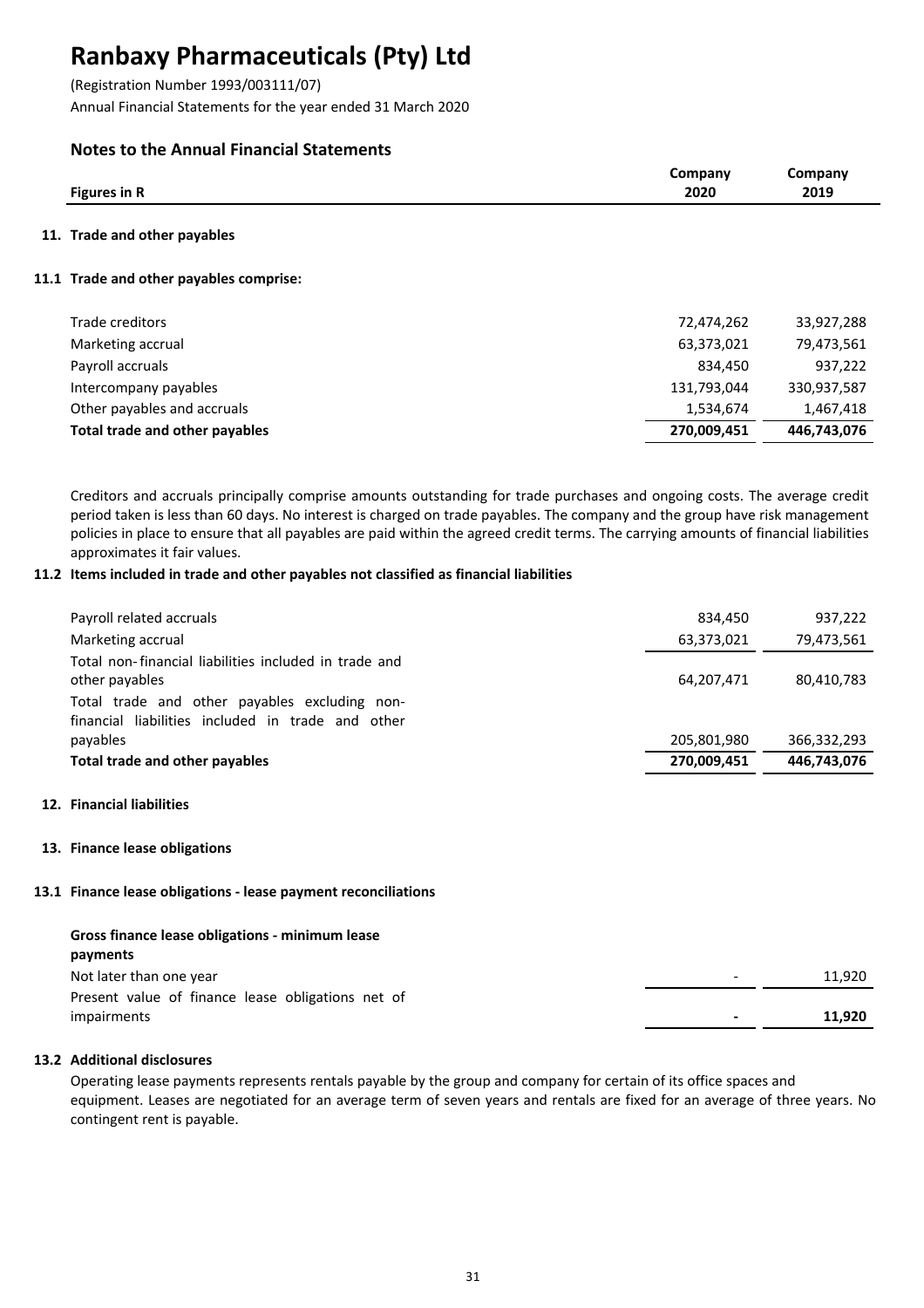(Registration Number 1993/003111/07) Annual Financial Statements for the year ended 31 March 2020

## **Notes to the Annual Financial Statements**

|                     | Company | Company |
|---------------------|---------|---------|
| <b>Figures in R</b> | 2020    | 2019    |

#### **14. Retirement benefit assets and obligations**

#### **Defined contribution plans**

It is the policy of the company to provide retirement benefits to all its full-time employees. Two defined contribution provident funds, exists for this purpose. The fund is funded both by member and by group contributions which are charged to the income statement as they are incurred. The total contribution to the scheme in the current year was R8 948 027 (2019 R 8 466 203) for the group and company.

#### **15. Revenue**

| <b>Revenue comprises:</b>                 |               |               |
|-------------------------------------------|---------------|---------------|
| Sale of goods                             | 933,649,251   | 1,007,249,932 |
| 16. Cost of sales                         |               |               |
| Cost of goods sold                        | 671,763,672   | 750,758,460   |
| 17. Other income                          |               |               |
| Other income comprises:                   |               |               |
| Insurance claim received                  |               | 17,603        |
| Distribution income                       | 3,912,595     | 4,581,408     |
| Forex gain/(loss)                         | (2, 219, 064) | (2,475,511)   |
| <b>Total other income</b>                 | 1,693,531     | 2,123,500     |
| 18. Finance income                        |               |               |
| Finance income comprises:                 |               |               |
| Interest income- Bank balances            | 5,490,002     | 5,854,886     |
| 19. Finance costs                         |               |               |
| Finance costs included in profit or loss: |               |               |
| Group companies                           |               | 23,872,099    |
| 20. Audit fees                            |               |               |
| Audit fees comprise:                      |               |               |
| Auditors remuneration                     | 217,814       | 284,030       |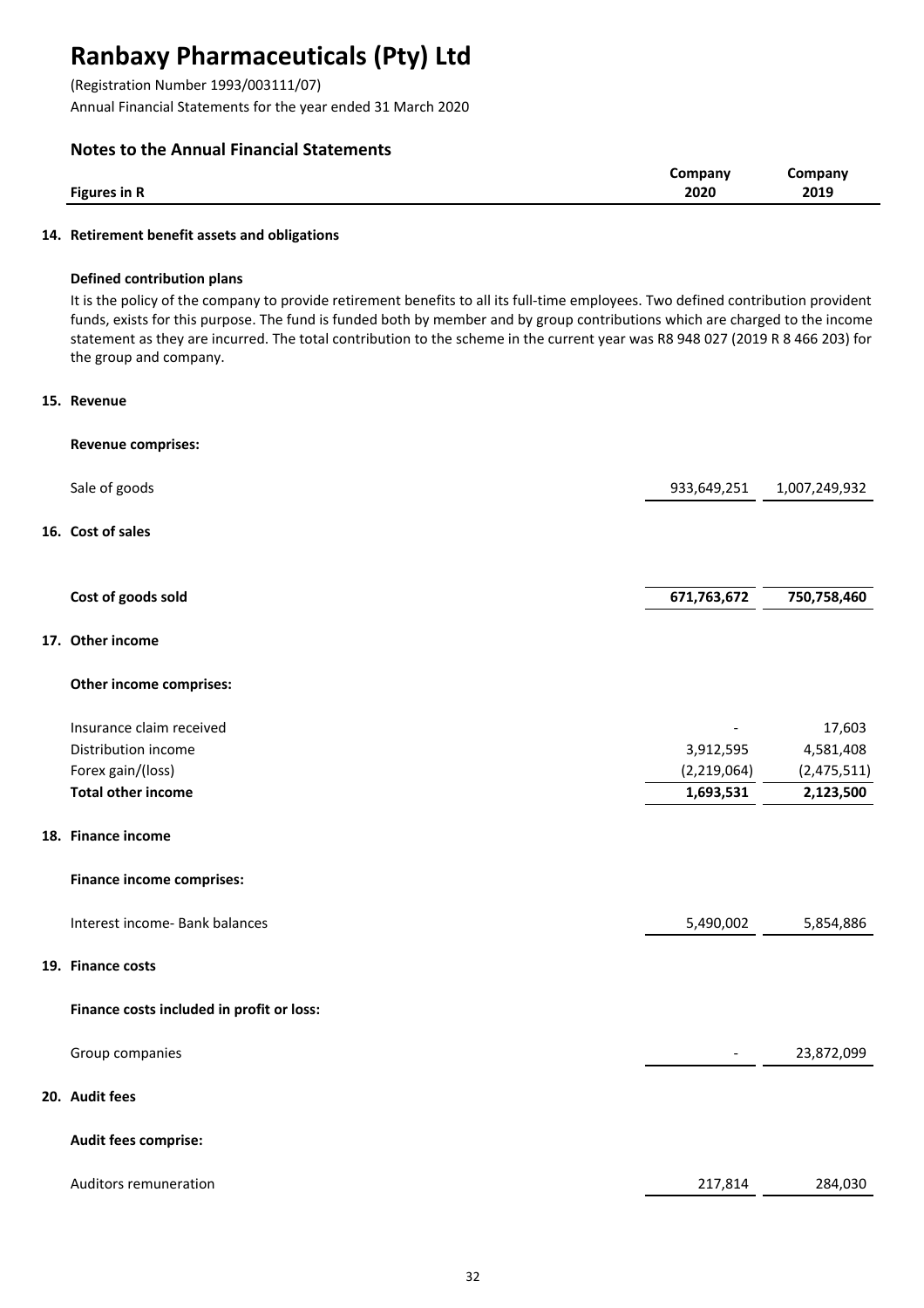(Registration Number 1993/003111/07) Annual Financial Statements for the year ended 31 March 2020

## **Notes to the Annual Financial Statements**

|                    | Company | $\sim$ $\sim$ $\sim$ $\sim$ $\sim$ |
|--------------------|---------|------------------------------------|
| --<br>Fiøures in R | 2020    | 2019                               |
|                    |         |                                    |

### **21. Related parties**

#### **21.1 Group companies**

| Parent company    | Sun Pharma (Netherlands) BV           |
|-------------------|---------------------------------------|
| Ultimate parent   | Sun Pharmaceutical Industries Limited |
| Sisiter company   | Ranbaxy South Africa (Pty) Ltd        |
| Sisiter company   | Sun Pharmaceuticals SA (Pty) Ltd      |
| Fellow Subsidiary | Sonke Pharmaceuticals (Pty) Ltd       |

#### **21.2 Other related parties**

| <b>Name</b>          | <b>Nature of relationship</b> |
|----------------------|-------------------------------|
| <b>DW Brothers</b>   | Director                      |
| M Kaszas             | Director                      |
| M Sudan              | Director                      |
| <b>DMV Sewnarian</b> | <b>Director</b>               |

### **21.3 Compensation paid to directors and prescribed officers - 2020**

|                                                         |              | <b>Post retirement</b> |              | <b>Total</b> |
|---------------------------------------------------------|--------------|------------------------|--------------|--------------|
| <b>Name</b>                                             | Remuneration | benefits               | <b>Bonus</b> | remuneration |
| Person A                                                | 2,845,768    | 390,313                | 519,716      | 3,755,797    |
| Person D                                                | 1,461,927    | 144,983                | 80,173       | 1,687,083    |
| Person F                                                | 1,190,518    | 157,285                | 168,578      | 1,516,381    |
| Person J                                                | 3,005,870    | 362,376                | 496,665      | 3,864,911    |
| paid<br>Total<br>directors<br>compensation<br>and<br>to |              |                        |              |              |
| prescribed officers                                     | 8,504,083    | 1,054,957              | 1,265,132    | 10,824,172   |

#### **Compensation paid to directors and prescribed officers - 2019**

|                                                                                |              | <b>Post retirement</b> |              |                              |  |
|--------------------------------------------------------------------------------|--------------|------------------------|--------------|------------------------------|--|
| <b>Name</b>                                                                    | Remuneration | benefits               | <b>Bonus</b> | remuneration                 |  |
| Person A                                                                       | 2,708,481    | 371,492                | 542,844      | 3,622,817                    |  |
| Person E                                                                       | 1,391,296    | 135,558                | 151,202      | 1,678,056                    |  |
| Person G                                                                       | 996,277      | 132.140                | 143.645      | 1,272,062                    |  |
|                                                                                |              |                        |              | $\qquad \qquad \blacksquare$ |  |
| paid<br>Total<br>compensation<br>directors<br>to<br>and<br>prescribed officers | 5,096,054    | 639,190                | 837,691      | 17,397,107                   |  |

The above represents remuneration earned for services to both the company and the wider group.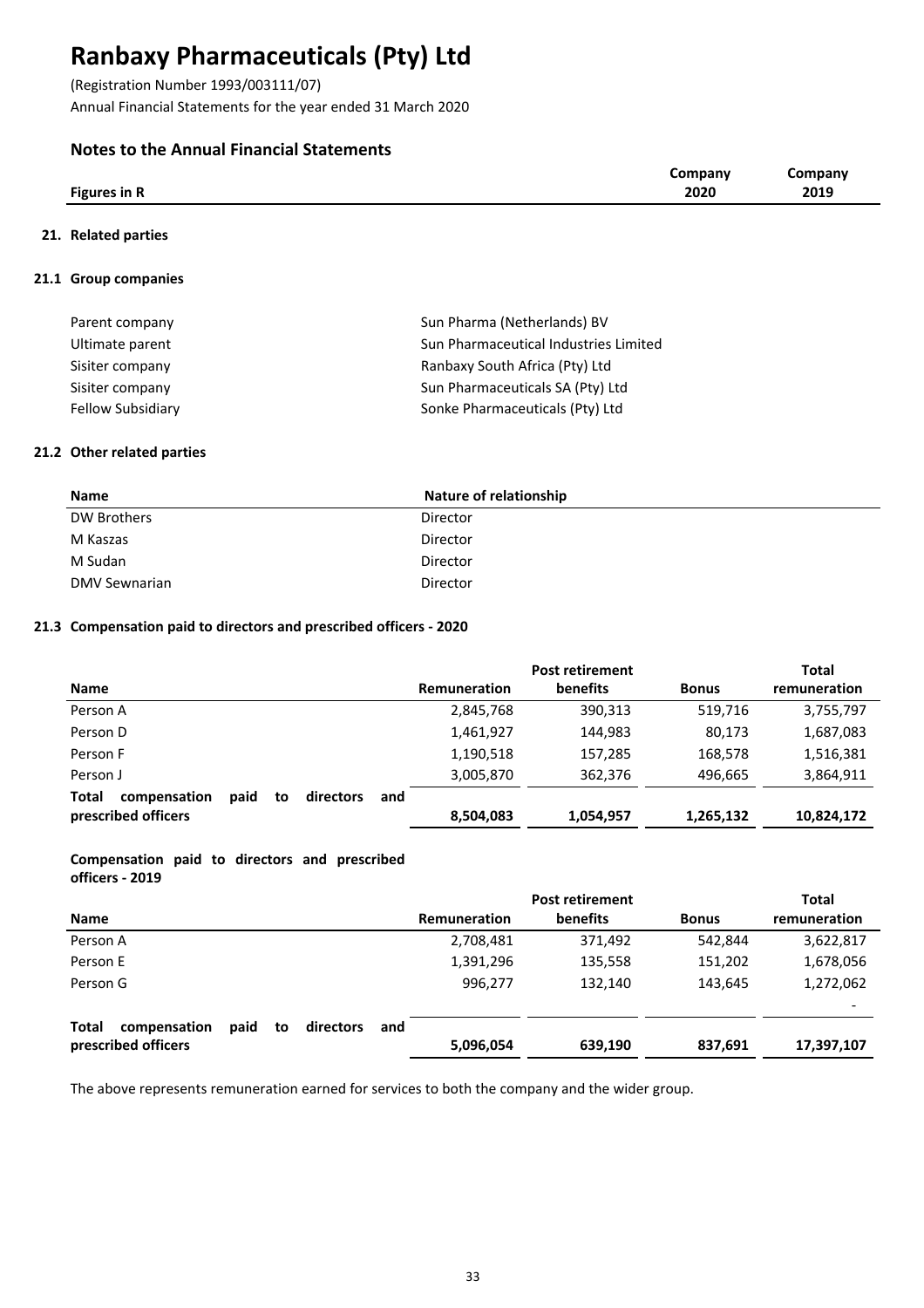(Registration Number 1993/003111/07) Annual Financial Statements for the year ended 31 March 2020

## **Notes to the Annual Financial Statements**

### **Figures in R**

### **21.4 Related party transactions and balances**

|                                                     | <b>Ranbaxy South</b><br>Africa (Pty) Ltd | <b>Sonke</b><br><b>Pharmaceuticals</b><br>(Pty) Ltd | Sun<br><b>Pharmaceuticals</b><br>SA (Pty) Ltd | <b>Sun Pharma</b><br>(Netherlands) BV | Sun<br>Pharmaceutical<br><b>Industries</b><br>Limited | Total           |
|-----------------------------------------------------|------------------------------------------|-----------------------------------------------------|-----------------------------------------------|---------------------------------------|-------------------------------------------------------|-----------------|
| Year ended 31 March 2020                            |                                          |                                                     |                                               |                                       |                                                       |                 |
| <b>Related party transactions</b>                   |                                          |                                                     |                                               |                                       |                                                       |                 |
| Purchases of goods                                  |                                          |                                                     | (13, 784, 524)                                |                                       | (366, 216, 372)                                       | (380,000,896)   |
| Revenue from sale of goods                          | $\overline{\phantom{a}}$                 | 286,604,256                                         |                                               |                                       | $\overline{\phantom{a}}$                              | 286,604,256     |
| Outstanding balances for related party transactions |                                          |                                                     |                                               |                                       |                                                       |                 |
| Amounts payable                                     | (1,925,518)                              | (232, 863)                                          | (30, 934, 598)                                | $\overline{\phantom{a}}$              | (98, 384, 515)                                        | (131, 477, 494) |
| Amounts receivable                                  |                                          | 20,920,878                                          | 8,801,301                                     |                                       | 33,352,340                                            | 63,074,519      |
| Year ended 31 March 2019                            |                                          |                                                     |                                               |                                       |                                                       |                 |
| <b>Related party transactions</b>                   |                                          |                                                     |                                               |                                       |                                                       |                 |
| Purchases of goods                                  |                                          |                                                     | 9,350,439                                     | $\overline{\phantom{a}}$              | 471,160,901                                           | 480,511,340     |
| Revenue from sale of goods                          | $\overline{\phantom{a}}$                 | 485,135,447                                         | $\overline{\phantom{a}}$                      |                                       | $\overline{\phantom{a}}$                              | 485,135,447     |
| Interest paid                                       | 13,625,413                               |                                                     | $\overline{\phantom{a}}$                      | 10,246,575                            |                                                       | 23,871,988      |
| Outstanding balances for related party transactions |                                          |                                                     |                                               |                                       |                                                       |                 |
| Amounts payable                                     | (8, 278, 033)                            | (4,708,126)                                         | (15,082,394)                                  |                                       | (291, 806, 309)                                       | (319, 874, 862) |
| Amounts receivable                                  |                                          | 130,489,691                                         | (1,470,409)                                   |                                       | 33,352,340                                            | 162,371,622     |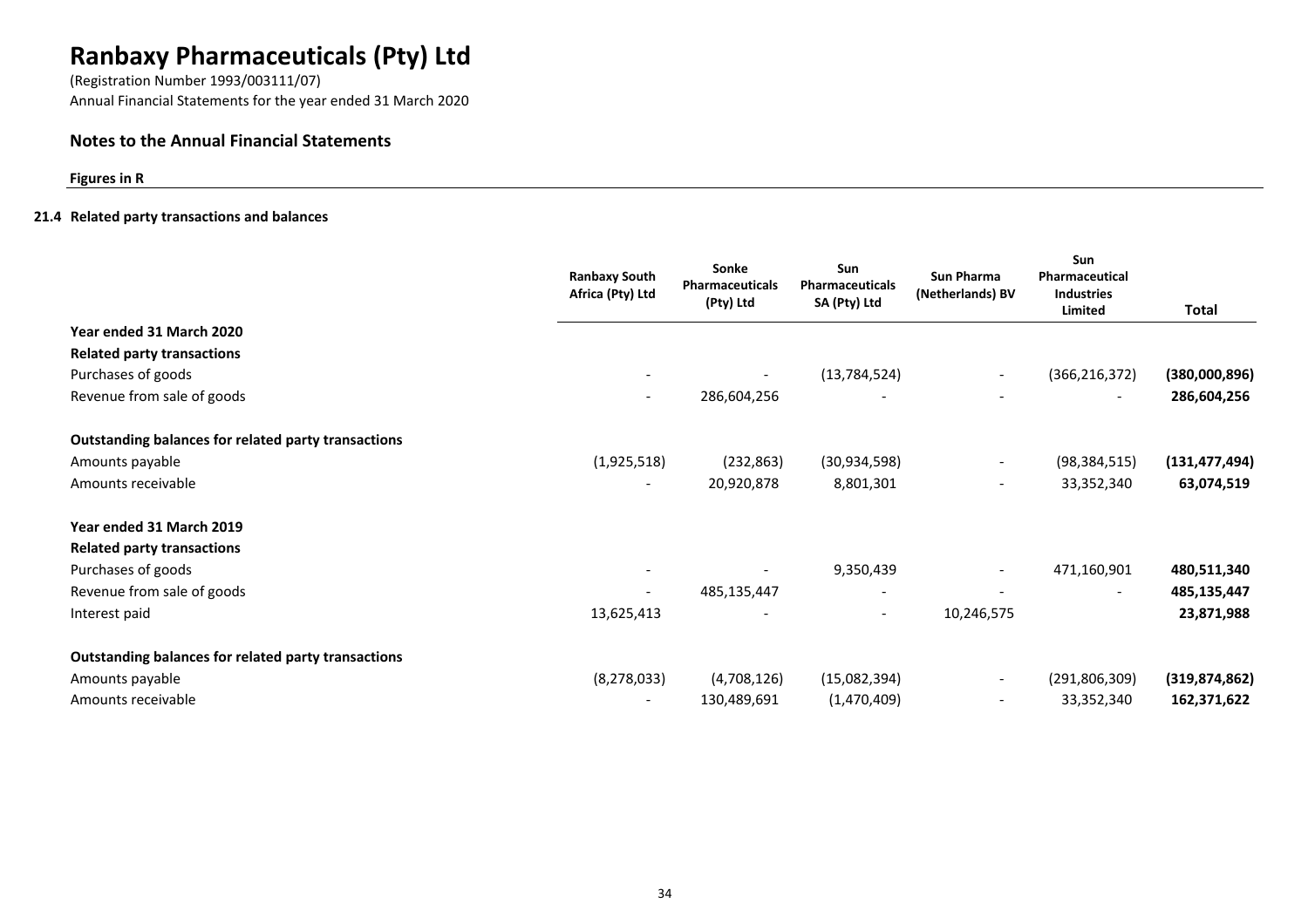(Registration Number 1993/003111/07)

Annual Financial Statements for the year ended 31 March 2020

### **Notes to the Annual Financial Statements**

|                     | Company | Company |
|---------------------|---------|---------|
| <b>Figures in R</b> | 2020    | 2019    |

#### **22. Going concern**

The directors believe that the company and group has adequate financial resources to continue in operation for the foreseeable future and accordingly the annual financial statements have been prepared on a going concern basis.

#### **23. Financial risk management**

This note explains the group's exposure to financial risks and how these risks could affect the group's future financial performance. Current year profit and loss information has been included where relevant to add further context.

| 23.1 Risk |                        | <b>Exposure arising from</b>                                                      |                                   |
|-----------|------------------------|-----------------------------------------------------------------------------------|-----------------------------------|
|           | Market risk - interest | Long-term borrowings at                                                           |                                   |
|           | rate                   | variable rates                                                                    | Sensitivity analysis              |
|           | Market risk - security | Investments in equity                                                             |                                   |
|           | prices                 | securities                                                                        | Sensitivity analysis              |
|           | Credit risk            | Cash and cash equivalents,<br>trade receivables, debt<br>investments and contract |                                   |
|           |                        | assets                                                                            | Aging analysis and credit ratings |
|           | Liquidity risk         | Borrowings and other<br>liabilities                                               | Rolling cash flow forecasts       |

#### **23.2 Market risk**

#### **23.2.1 Foreign exchange risk**

#### **Exposure**

The company operates internationally and is exposed to foreign exchange risk arising from various currency exposures, primarily with respect to the US dollar. Foreign exchange risk arises when future commercial transactions, recognised assets and liabilities are denominated in a currency that is not the entity's functional currency.

| 31 March 2020                 | <b>EURO</b>              | USD        | <b>INR</b> |
|-------------------------------|--------------------------|------------|------------|
| Uncovered foreign liabilities | $\overline{\phantom{a}}$ | 53.762     |            |
| 31 March 2019                 | <b>EURO</b>              | <b>USD</b> | <b>INR</b> |
| Uncovered foreign liabilities | 39.400                   | 36,498     | 55,500     |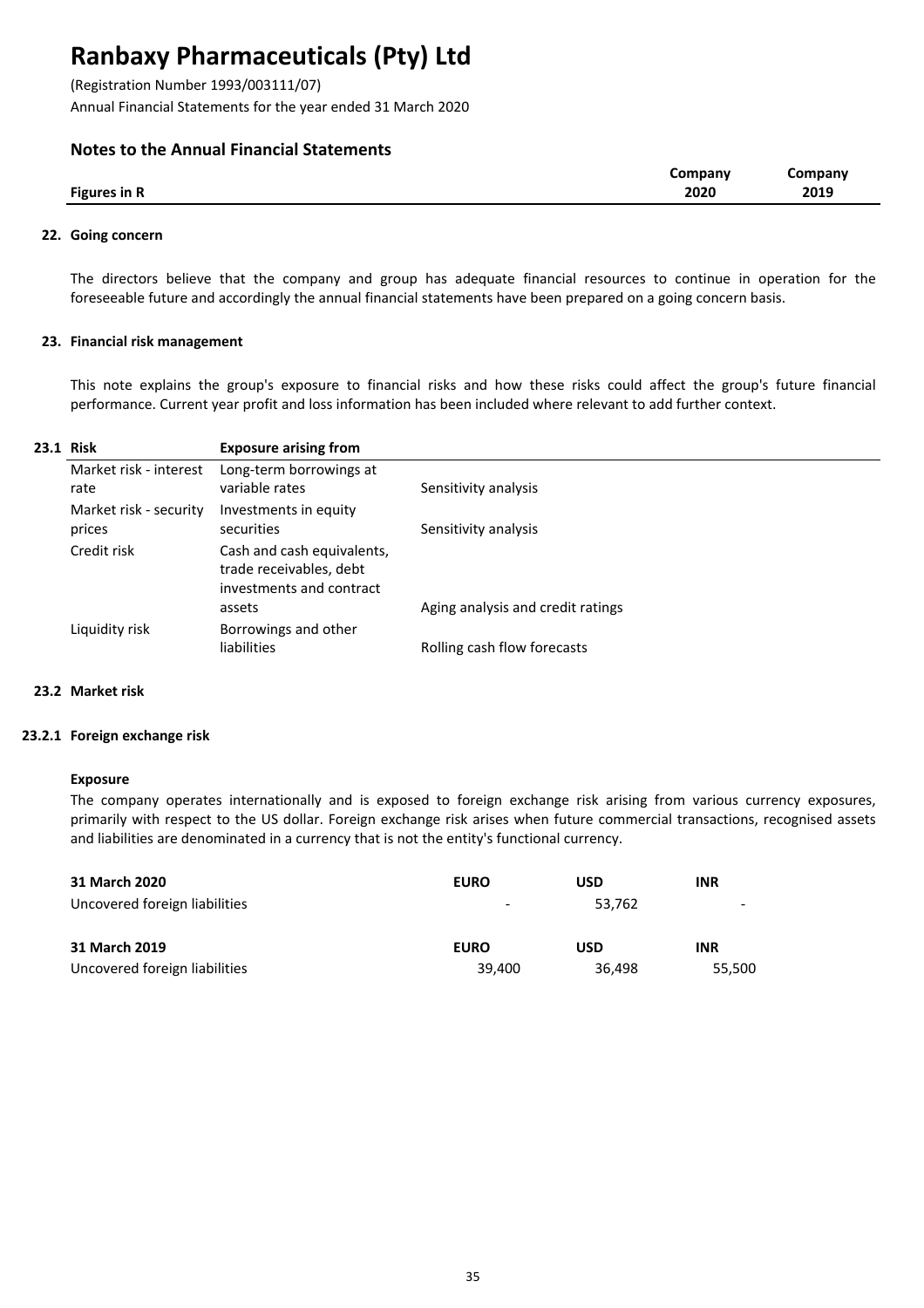(Registration Number 1993/003111/07) Annual Financial Statements for the year ended 31 March 2020

### **Notes to the Annual Financial Statements**

|                     | Company | Company |
|---------------------|---------|---------|
| <b>Figures in R</b> | 2020    | 2019    |

*Financial risk management continued...*

#### **23.2.2 Cash flow and fair value interest rate risk**

#### **Exposure**

The company has interest bearing assets in the form of cash balances at year end which bears interest at market bank rates. The company's interest rate risk arises from long-term borrowings, from related party borrowings within the group. These borrowings accrue interest at 8.5%.

The company's income and operating cash flows are substantially independent of changes in market interest rates.

#### **Sensitivity**

Profit or loss is sensitive to higher/lower interest income from cash and cash equivalents At 31 March 2019, if interest rates had been 0.5% higher/lower, with all other variables held constant, the company's profit after taxation and retained profits would not change (2019: R nil) and the fair value of debt investments at fair value through other comprehensive income.

#### **23.3 Credit risk**

Credit risk arises from cash and cash equivalents, contractual cash flows of debt investments carried at amortised cost, at fair value through other comprehenThe group and company is exposed to credit risk on financial assets, mainly attributable to cash deposits, cash equivalents and trade and other receivables. The company deposits cash with major banks with high quality credit standing. The company has trade receivables within the group, and trade and other receivables in the private and public sector.

Trade receivables comprise a widespread customer base. Management evaluated credit risk relating to customers on an ongoing basis. Customers are independently rated, these ratings are used. Individual risk limits are set based on internal or external ratings in accordance with limits set by management. The utilisation of credit limits is regularly monitored.

At 31 March 2020, the Company has no concentration of risk and the maximum exposure to credit risk is represented by the carrying amount of each financial asset.

#### **23.3.1 Risk management**

Credit risk is managed on a group basis. For banks and financial institutions, only independently rated parties with a minimum rating of 'A' are accepted.

If wholesale customers are independently rated, these ratings are used. Otherwise, if there is no independent rating, risk control assesses the credit quality of the customer, taking into account its financial position, past experience and other factors. Individual risk limits are set based on internal or external ratings in accordance with limits set by the board. The compliance with credit limits by wholesale customers is regularly monitored by line management.

Sales to retail customers are required to be settled in cash or using major credit cards, mitigating credit risk. There are no significant concentrations of credit risk, whether through exposure to individual customers, specific industry sectors and/or regions.

The company's investments in debt instruments are considered to be low risk investments. The credit ratings of the investments are monitored for credit deterioration.